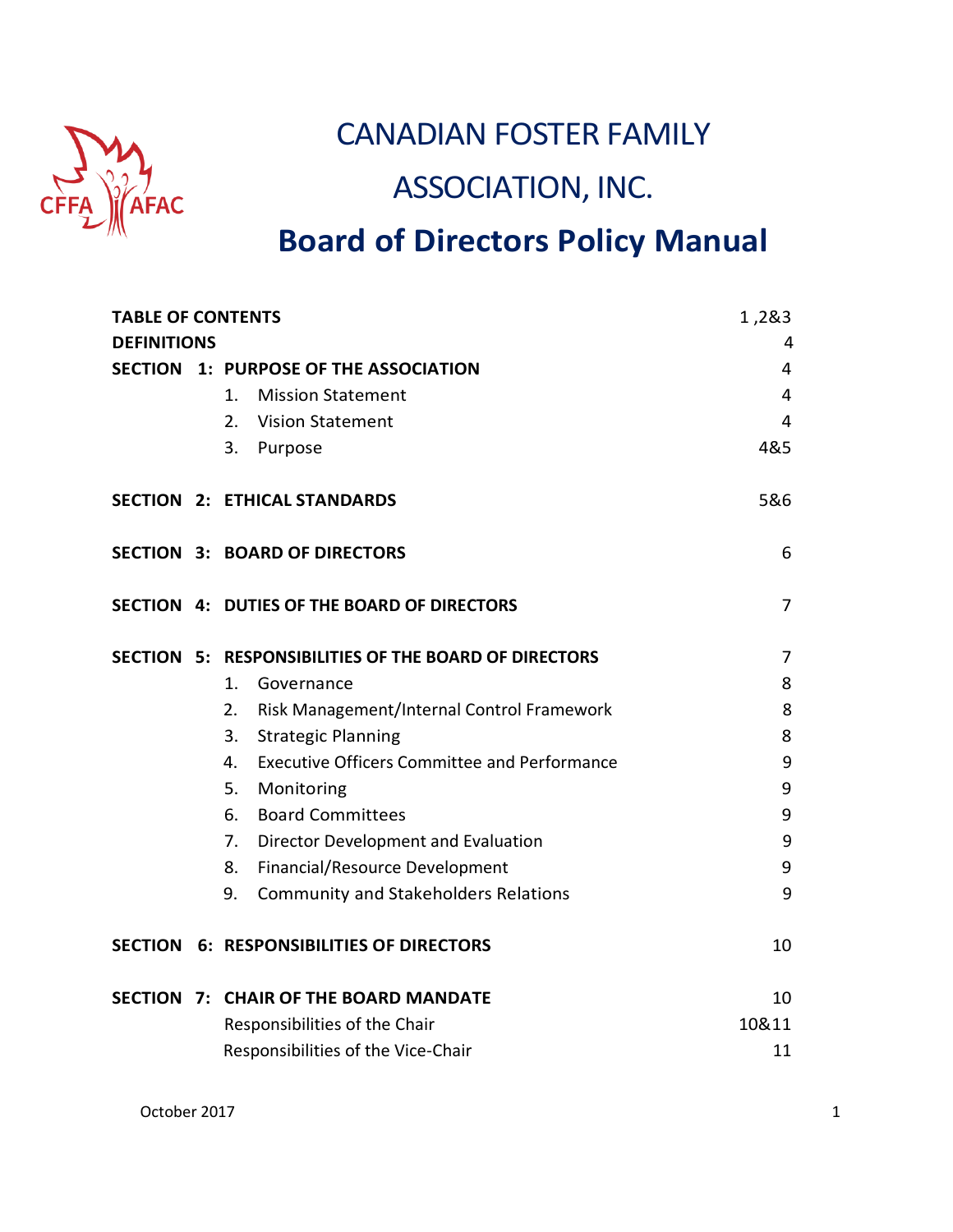|                        |            | <b>SECTION 8: COMMITTEES</b>                             | 11       |                |
|------------------------|------------|----------------------------------------------------------|----------|----------------|
|                        |            | <b>Committee Responsibilities</b>                        | 11       |                |
|                        |            | <b>Composition of the Committees</b>                     | 11       |                |
|                        |            | <b>Committee Chairs</b>                                  | 12       |                |
|                        |            | <b>Standing Board of Committees</b>                      | 12       |                |
|                        |            | Governance and Policy Committee                          | 12       |                |
|                        |            | <b>Finance Committee</b>                                 | 12&13    |                |
|                        |            | <b>Fundraising Committee</b>                             | 14       |                |
|                        |            | <b>Communication Committees</b>                          | 14&15    |                |
|                        |            | Membership Committee                                     | 15       |                |
|                        |            | <b>Ad Hoc Committees</b>                                 | 15       |                |
|                        |            | <b>SECTION 9: EXECUTIVE OFFICER COMMITTEE</b>            | 15,16&17 |                |
|                        |            | <b>SECTION 10: MEETINGS</b>                              | 18       |                |
|                        |            | <b>Board of Directors Meetings</b>                       | 18       |                |
|                        |            | <b>Meeting Rules</b>                                     | 18       |                |
|                        |            | President's Meeting                                      | 18       |                |
|                        |            | <b>Committee Meeting</b>                                 | 18       |                |
|                        |            | <b>Annual General Meeting</b>                            | 18       |                |
|                        |            | <b>Special Meeting</b>                                   | 18       |                |
|                        |            | <b>Board Expenditures</b>                                | 18&19    |                |
|                        |            | <b>SECTION 11: INVESTIGATIONS</b>                        | 19       |                |
|                        |            | <b>Board Discipline</b>                                  | 19&20    |                |
|                        |            | SECTION 12: BOARD CONTRACTUAL AND ADMINISTRATIVE MATTERS | 20       |                |
|                        |            | <b>Signing Approval and Authority</b>                    | 20       |                |
|                        |            | <b>Association Spokesperson</b>                          | 20       |                |
|                        |            | APPENDIX A CONFLICT OF INTEREST POLICY                   | 20       |                |
| А.                     | "A" Scope  |                                                          | 21       |                |
| Definitions<br>Β.      |            | 21                                                       |          |                |
| Intent of Policy<br>C. |            |                                                          | 21&22    |                |
| D.                     |            | <b>General Guidelines</b>                                | 22       |                |
|                        | Disclosure |                                                          | 22       |                |
|                        | Resolution |                                                          | 22       |                |
| October 2017           |            |                                                          |          | $\overline{2}$ |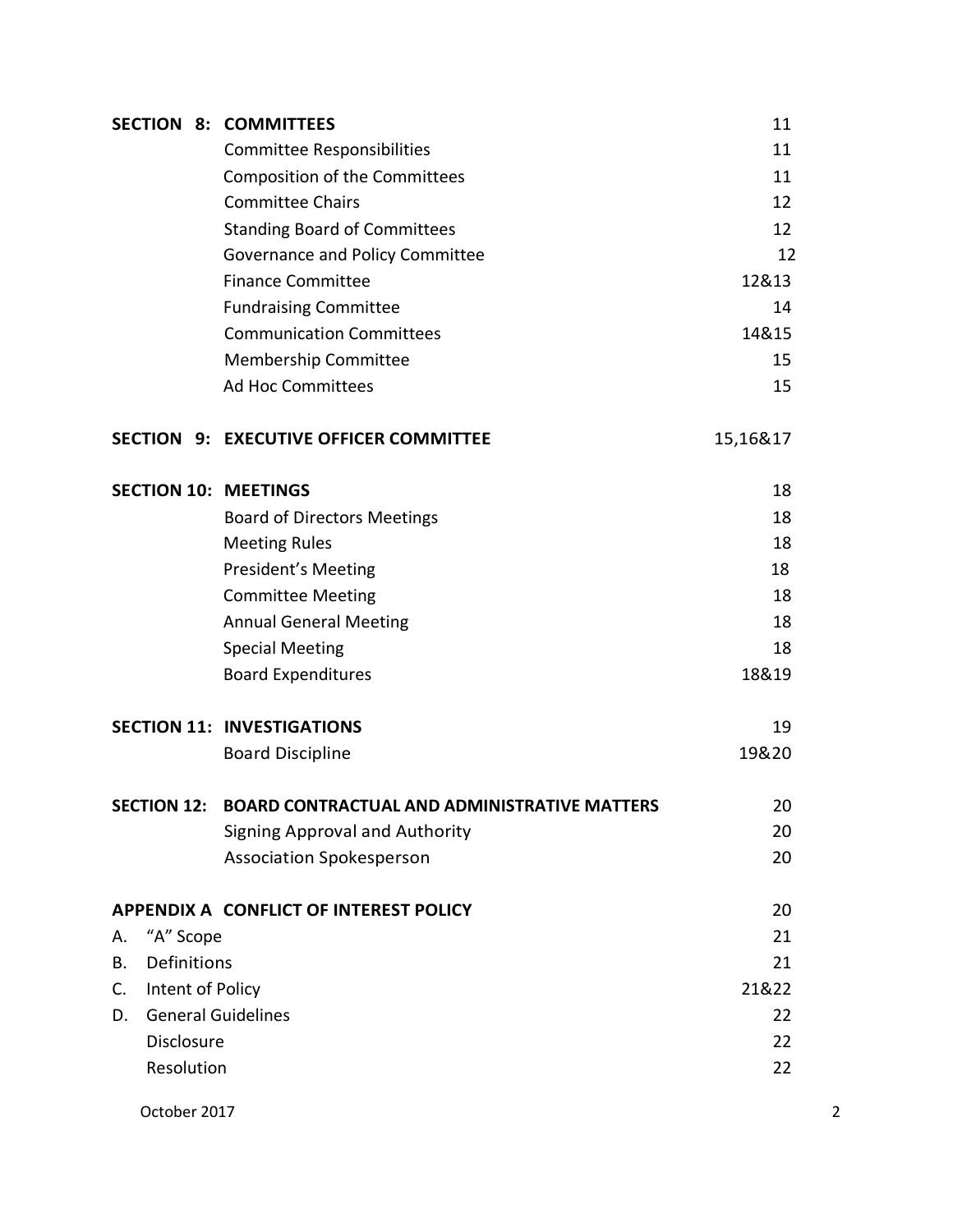|                                                | APPENDIX B OATH OR DECLARATION OF OFFICE              | 23  |
|------------------------------------------------|-------------------------------------------------------|-----|
|                                                | APPENDIX C CANADIAN FOSTER FAMILIES ASSOCIATION, INC. |     |
|                                                | <b>Association Members Application Form</b>           | 24  |
| Annual General Meeting Standing Rules of Order |                                                       | 25. |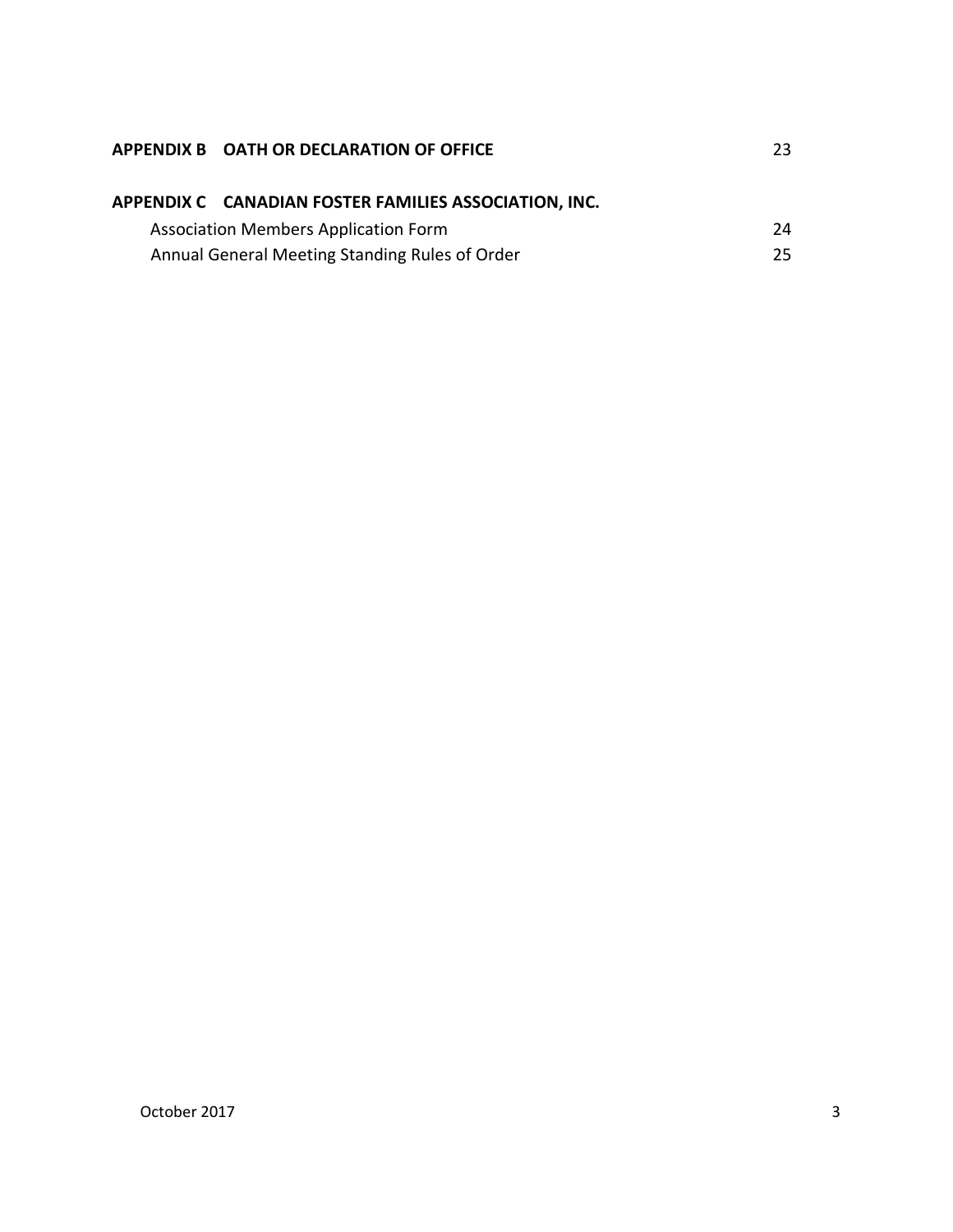#### **SECTION 1: DEFINITIONS**

The following is a list of abbreviations that will be commonly used throughout this manual:

- a) "**Board**" means the Board of Directors of the Corporation and "Director" means a member of the Board;
- b) **"EOC"** means elected Executive members to the board of directors: doesn't this mean Executive Officer Committee
- c) "**Ordinary Resolution**" means a resolution passed by a majority of not less than 50% plus 1 of the votes case on that resolution;
- d) **CFFA**  Canadian Foster Families Association, Inc.

#### **1. PURPOSE OF THE ASSOCIATION**

#### **Mission**

The CFFA exists to work in partnership with provincial and territorial members as a collective voice for foster families across Canada.

#### **Vision**

All Canadian foster families will be respected and empowered to create the best possible environment for children and youth in care.

#### **Purpose**

The CFFA shall be carried on without the purpose of gain for its individual members, and any profits or other assets to the CFFA shall be used in furtherance of its purpose.

The purpose of the CFFA is to enhance the quality of care for children and youth in care in Canada by:

1. Uniting the foster parent organizations in the provinces and territories of Canada in the effective resolution of common problems and concerns.

2. Providing a central resource for information and communication to and between the member organizations and social service agencies associated with foster parenting.

- 3. Providing developmental support to member organizations.
- 4. Creating public awareness of the role and contributions of foster families in Canada.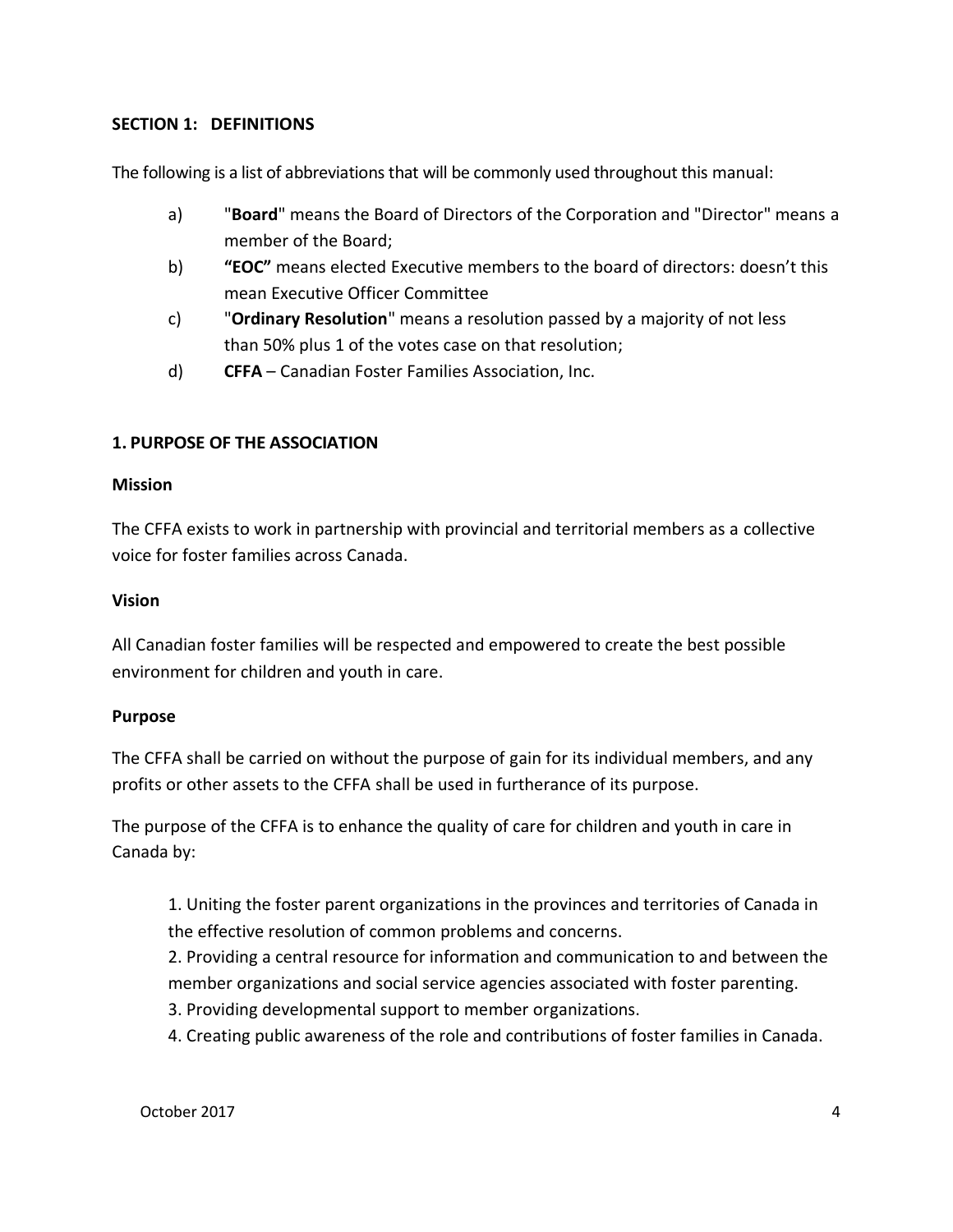We, as a National Association recognize that the foster families of Canada have certain rights:

- The right to representation;
- The right to be informed;
- The right to choice; and
- The right to be heard.

The CFFA and Provincial / Territorial Foster Families Organizations work in partnership. This partnership includes advocacy for changes to the foster care system at all Governmental Levels.

#### **SECTION 2: ETHICAL STANDARDS**

#### **Board Members' Code of Ethics**

The following code of Ethical Standards shall apply to all activities of the organization:

- 1. All statements, information, advice and proposals will be honest and factual.
- 2. The pertinent facts and information shall be disclosed that are necessary to fairly evaluate proposed plans and activities.
- 3. Public decency and good taste shall be duly regarded.
	- a. I will not use my position for my own personal advantage or that of my family and friends.
	- b. I will listen to the opinions of other Board members and individuals before making final decisions.
	- c. I will recognize that no individual Board member has the right to make decisions on behalf of the CFFA.
	- d. I will abide by decisions of the Board and will publicly support them as long as I remain on the Board.
	- e. I will not discuss the confidential business of the Board outside of Board meetings except what is appropriate in reporting to my province/territory
	- f. I will try to keep informed on local, provincial and national fostering issues.
	- g. I will not make disparaging remarks about other Board members
	- h. I will read and abide by the Board manual.
	- i. I will fulfill my responsibilities as a Board member to the best of my abilities.
- 4. Exploitation in any form shall be avoided.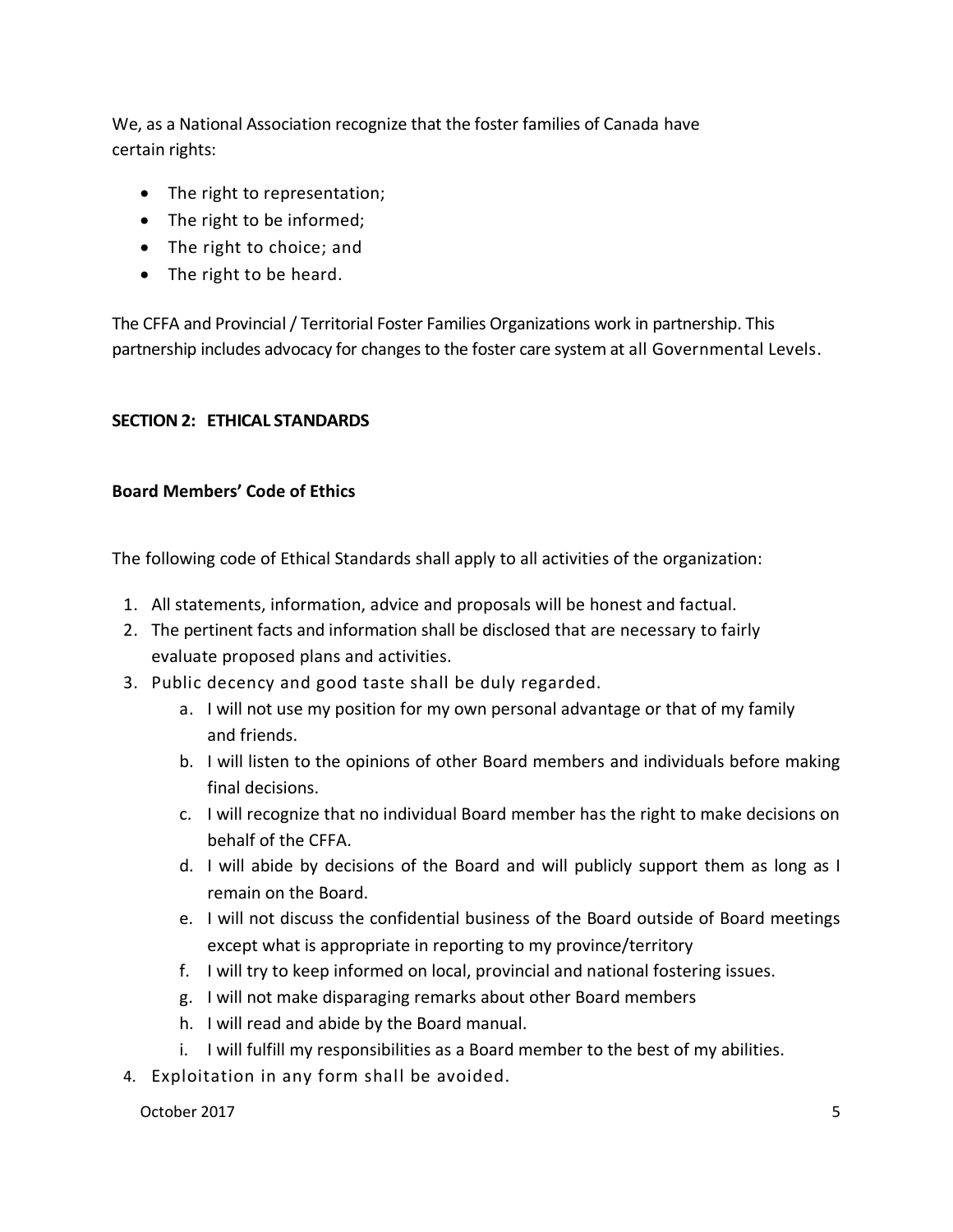- 5. Disclosure of any investigation shall be made to the confidence of the Chair or Governance Committee Chair.
- 6. Conflict of Interest Policy see Appendix "A"
- 7. Oath or Declaration of Office see Appendix "B"

#### **SECTION 3: BOARD OF DIRECTORS**

The affairs of the Association shall be managed and administered by a Board of Directors all of whom shall be elected or appointed members from the provincial/territorial organizations.

The elected Board of Directors shall consist of the appointed members from the provincial/territorial organizations and the Executive Officer Committee (EOC).

The Board of Directors has responsibility for the oversight and stewardship of the Association.

The Board shall govern the Association through appropriate governance policies and risk management strategies to ensure delivery of the strategic objectives and outcomes, protection of assets, promotion of the CFFA Mission and sustainable long-term growth and viability.

The Board must conduct the affairs of the Association in accordance with approved guidelines, policies and by-laws and uphold the Association's values.

The Board delegates to the President of the Executive Officer Committee the responsibility for general management and supervision of the affairs and operations of the Association, and supervises and evaluates management's execution of Board approved strategies and plans.

The primary areas of responsibility of the Board are:

- Governance
- Financial Oversight; Risk Management Strategy; Internal Control Framework
- Strategic Direction
- Executive Officer Committee Development and Performance Review
- Monitoring of the Association
- Establishment of Board Committees
- Community Relations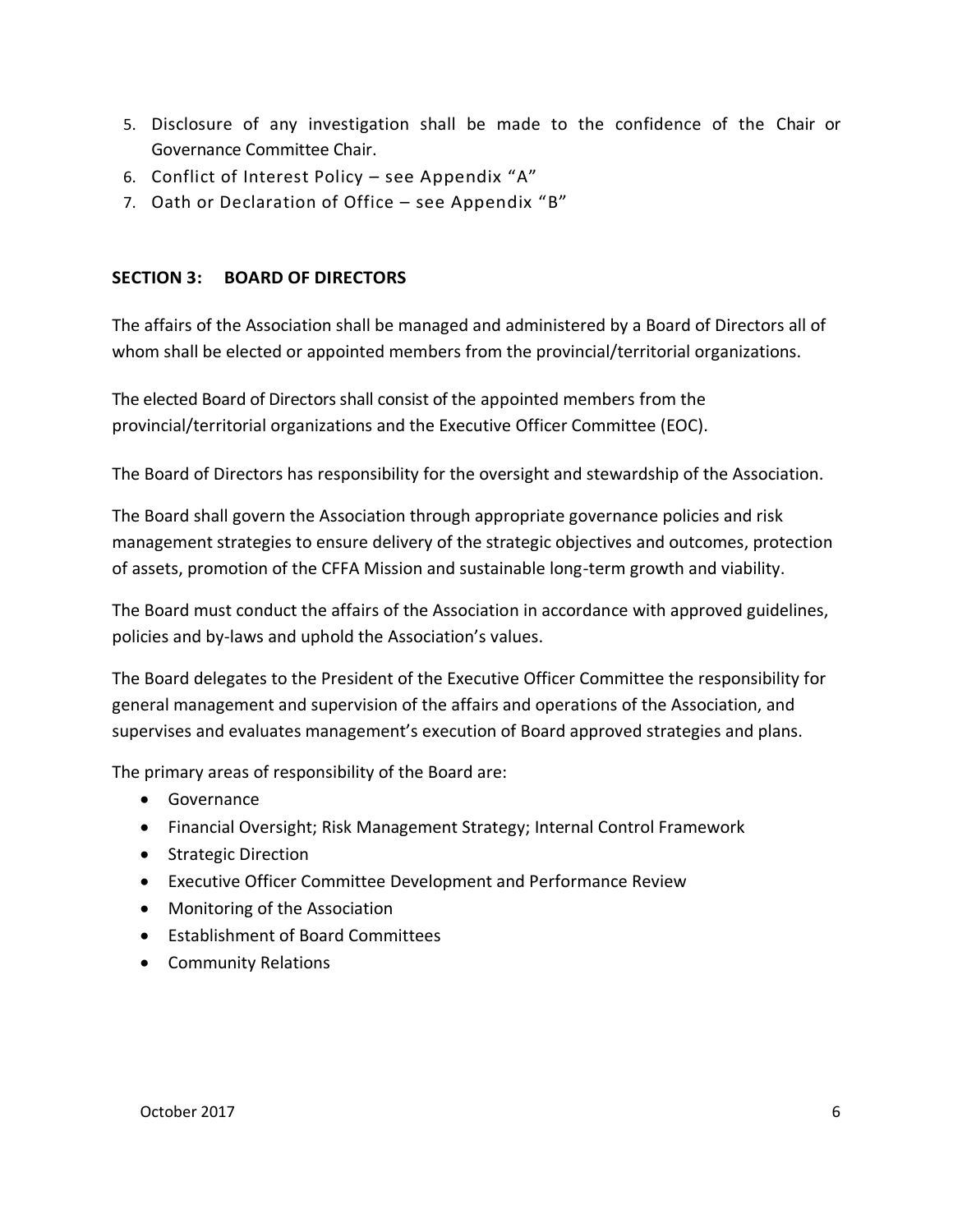#### **SECTION 4: DUTIES OF THE BOARD OF DIRECTORS**

The Board of Directors has responsibility for the stewardship of the Association by establishing appropriate governance and risk management strategies to ensure delivery of the strategic objectives and outcomes, protection of assets, promotion of the CFFA's Mission and sustainable long term growth and viability. It must conduct the affairs of the Association in accordance with approved guidelines and policies and uphold the Association's values. The Board delegates responsibility for general management and supervision of the affairs and operations to the EOC. The Board supervises and evaluates the organization's execution of Board approved strategies and plans.

The role of the Board of Directors **has two fundamental and concurrent roles**. On behalf of the membership of the CFFA, our dual roles are:

- **1) Leadership:** To decide where the organization should be heading now and in the future
- **2) Stewardship:** To ensure that as it moves forward, the organization's assets are as sound (or better) at the end of the individuals' Director term on the Board as they were at the beginning. This pertains to not only financial assets but also the organization's reputation in the community and society.

The Board's job is to govern the organization: determine what will be done, at what cost, and by whom. The individuals who are allocated these tasks are held accountable by the Board for the outcome. The core tasks of the Board are to: develop the strategic plan (the vision and what strategic goals need to be accomplished in order to achieve the vision), approve the budget, establish rules (policies), and monitor compliance.

No individual Board member, including the chairperson, has any authority unless granted by the Board – all authority is vested in the board as a whole. As the organization grows, the need to employ professional staff is required.

#### **SECTION 5: RESPONSIBILITIES OF THE BOARD OF DIRECTORS**

The following are required responsibilities of the Board of Directors to ensure the successful governance of the Association**.**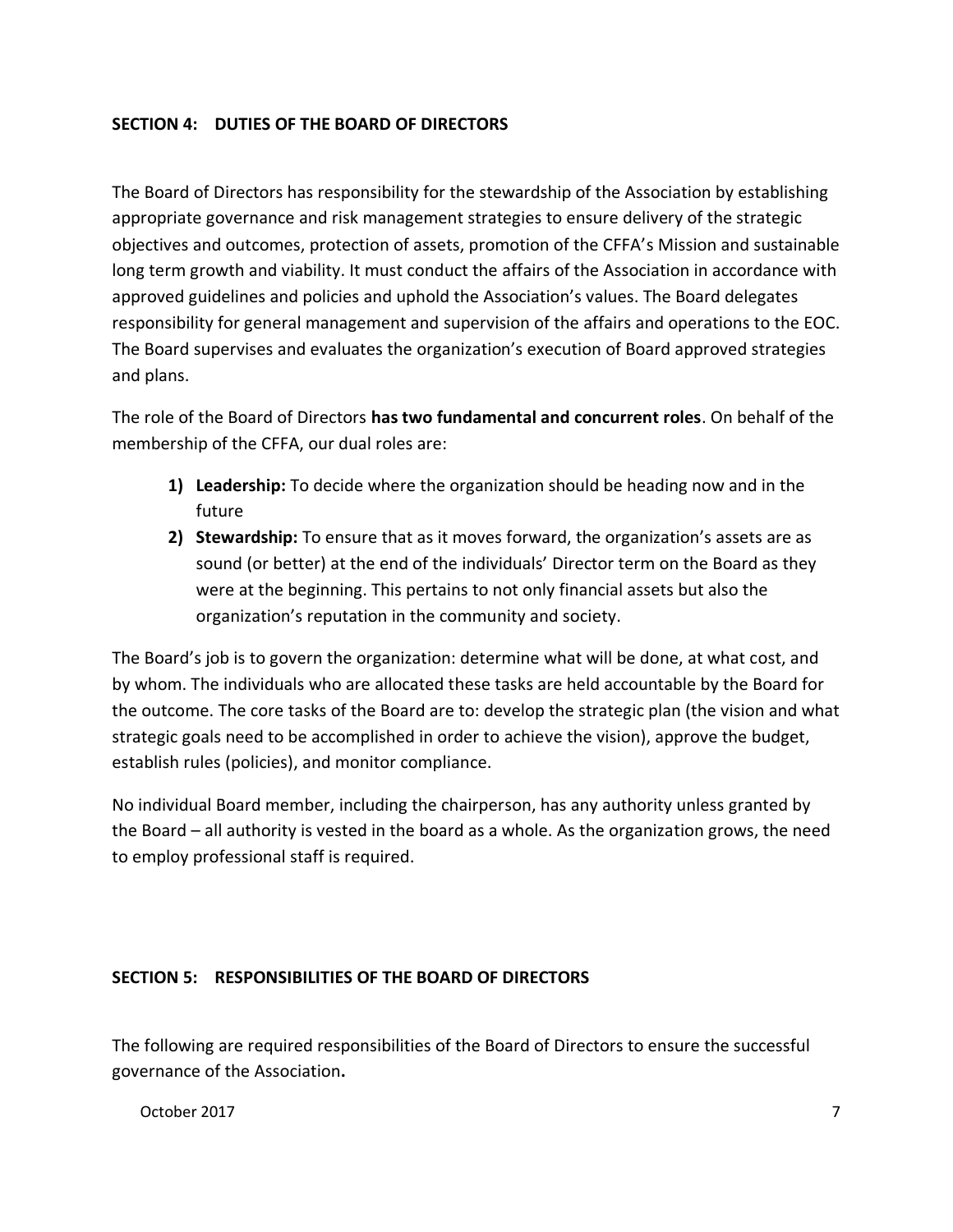#### **1. Governance**

- Approve governance principles that promote a culture of ethical behavior, accountability, transparency and open communication.
- Clearly define and review annually, the Board's purpose, duties and responsibilities
- Establish appropriate Board Policies such as Conflict of Interest, Confidentiality and Privacy and ensure individual Director compliance.
- Ensure the Association undergoes a legal review of its policies and by laws at least every 5 years or as needed.
- Ensure the Association has a whistle blowing policy and procedures to allow confidential reporting check if up to date.
- Approve annually the audited Financial Statements and appointment of the external auditors.

### **2. Risk Management/Internal Control Framework**

- Review all the risks to which the Association is subject and to ensure an appropriate risk management strategy is in place to manage and mitigate risks
- Review the Association's internal control framework, performance reporting, policies and procedures.
- Evaluate exposure to EOC liability issues and consider steps to minimize such risks
- Ensure no individual Board member receives any compensation, gifts or personal benefit from their position on the Board of Directors, outside of that which is allowed by policy.
- Ensure the Association is in compliance with all relevant laws, regulations, reporting and contractual requirements by monitoring the systems and procedures management has established.

#### **3. Strategic Planning**

#### **Strategic Planning is the leadership function of:**

- Articulating why the organization exists
- Setting goals and objectives that will enable the organization to move towards its reason for existence (perspectives)
- Developing time-phased plans and identifying measures of success for meeting the goals and objectives
- Establish a monitoring system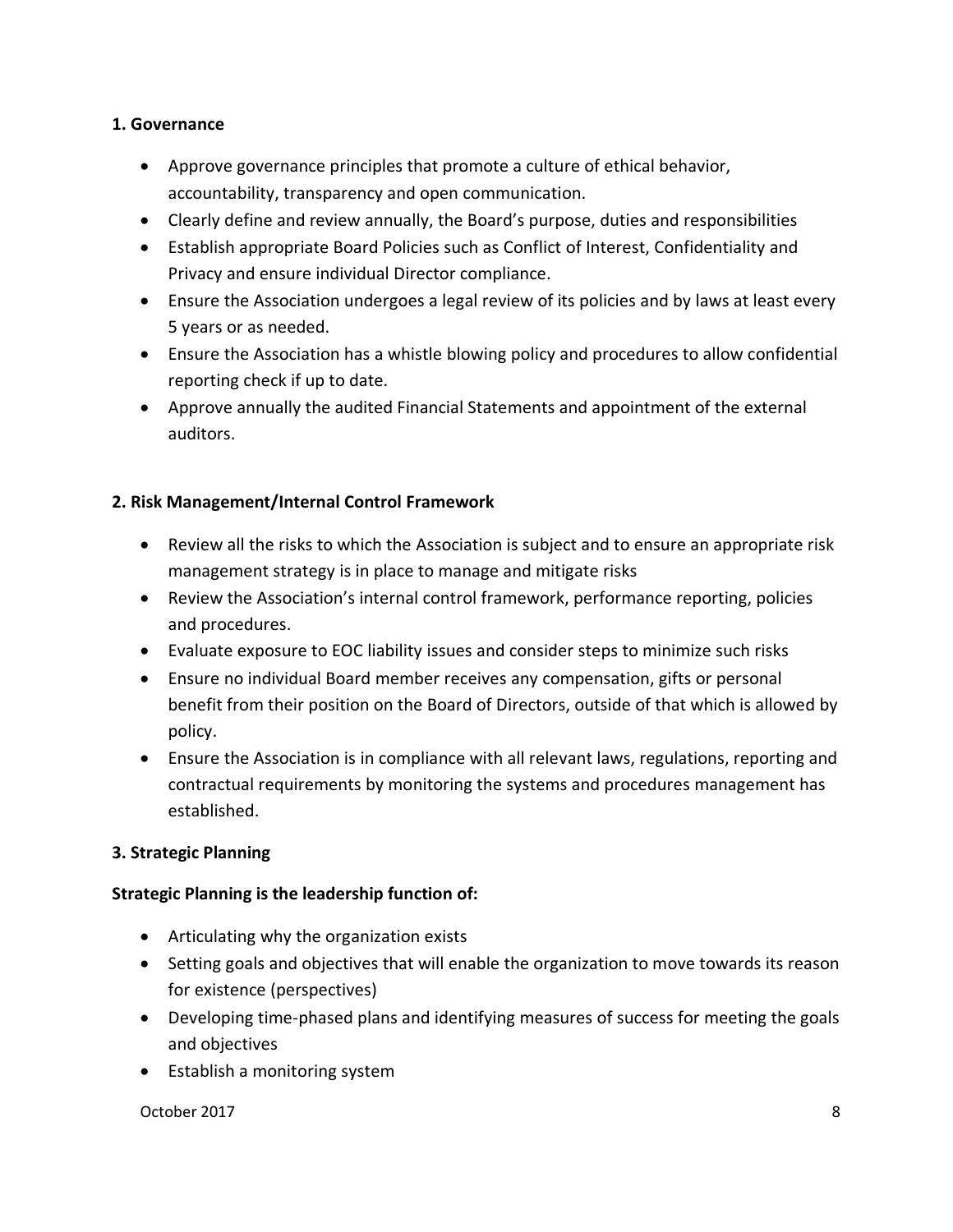#### **4. Executive Officers Committee Performance**

• Oversight of EOC, operating plan priorities, performance review, and succession planning.

#### **5. Monitoring**

- Regularly evaluate the performance of the EOC, the Board, the Chair and Committees of the Board
- Ensure the Association complies with its governing documents, objects and purpose as defined in its incorporating documents and Constitution
- Provide advice to management as appropriate.
- Ensure the Board of Directors actively monitors public policy for risk and opportunity related to our mission and strategic plan.

#### **6. Board Committees**

- Establish appropriate Committees of the Board.
- Ensure each Committee reports its results back to the board regularly.

#### **7. Director Development and Evaluation**

- Ensure an appropriate recruitment strategy for new Board members, an orientation program for all new Board members and a professional development strategy
- Review and assess Board performance, Board chair and individual Director performance on a regular basis

#### **8. Financial/Resource Development**

- Ensure the Board of Directors understands the financial affairs of the Association
- Ensure that the Association has adequate funds to fulfill its mission and mandate
- Exercise special care when investing or borrowing funds and ensure management has complied with appropriate financial and investment policies and any other legal requirements

#### **9. Community, and Stakeholders Relations**

- The Board shall approve a plan for community and stakeholder relations.
- Provide a link between the CFFA and the membership it serves.
- Represent in a professional manner the CFFA at key internal and external events.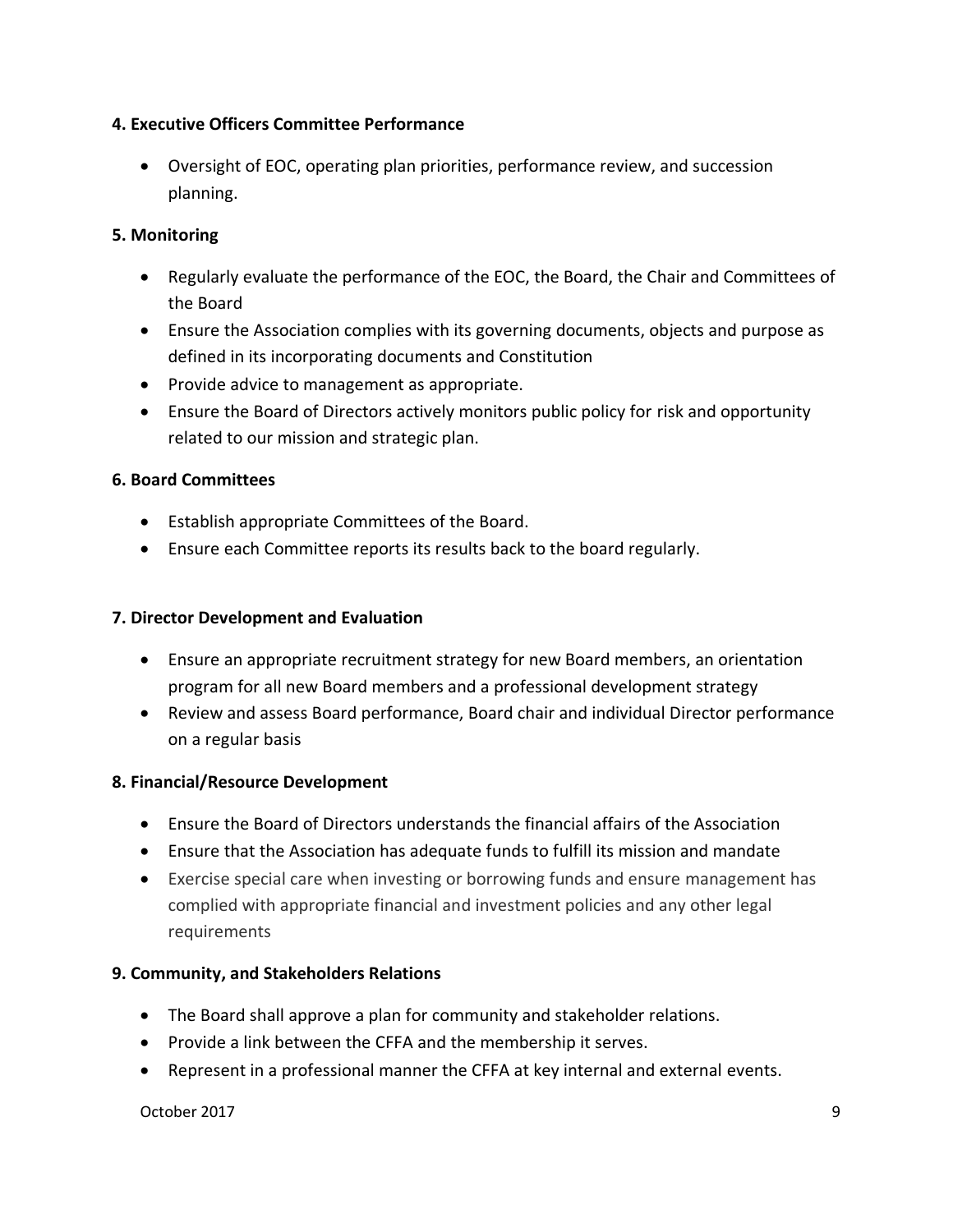### **SECTION 6: RESPONSIBILITIES OF DIRECTORS**

**6.1** Directors understand the obligations of being a Director, and make a firm commitment to:

- Attend meetings of the Board of Directors as well as any Board retreats or special meetings, and Member's meetings;
- Be informed of agenda items, read material in advance and contribute to the discussion and decisions of the Board;
- Attend an orientation meeting as a new Board member to become familiar with the Association's mission, goals, programs and services and the responsibilities of the Board and individual Directors;
- Take on Board leadership responsibilities as requested and when appropriate;
- Be informed about CFFA policies, programs and services;
- Be informed about the needs of the community and CFFA membership
- When participating at external events, the Directors represent the Board policy and goals
- Be an advocate of the Association's work and mission.
- Comply with all Board policies
- Communicate to the Board Chair and the Board if circumstances create difficulty for carrying out your Director duties
- Identify and declare any conflict of interest or potential conflict of interest
- Develop an understanding of corporate governance and risk management strategies
- Directors should not become directly involved in operational decisions and matters or other decisions that have been properly delegated to staff
- Directors must not receive any compensation, gift or personal benefit as a member of the Board of Directors

#### **SECTION 7: CHAIR OF THE BOARD MANDATE**

The Chair is responsible to the Board to ensure the performance of the Board and the satisfactory fulfillment of the Board's functions and responsibilities under its mandate.

As described in the Constitution, the Chair of the Board shall preside at all meetings of the members (at Annual General and Special Meetings) and at all Board of Directors meetings.

#### **Responsibilities of the Chair**

- Ensure that the Board fulfills its governing responsibilities
- Ensure efficient and productive conduct of Board meetings and compliance with meeting protocols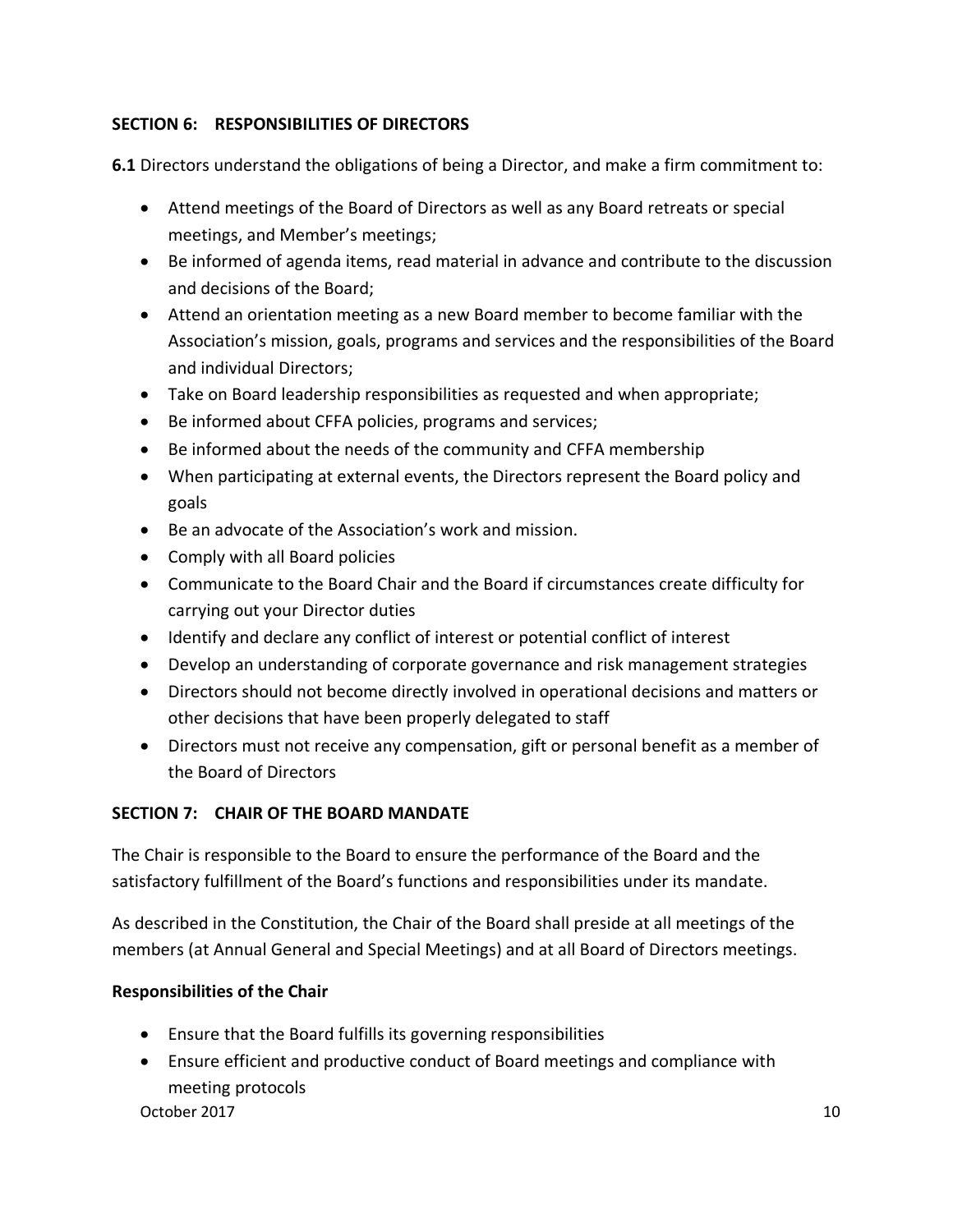- Chair meetings of the Board and Annual General Meeting
- Set the agenda in consultation with the President of the CFFA
- Be the liaison between the President and the Board
- Call for motions and declare decisions of the Board
- Resolve issues with individual Directors and provide feedback.
- Ensure fair and courteous treatment of everyone at meetings

#### **Responsibilities of the Vice-Chair**

The Vice-Chair shall support the work of the Chair, shall assume the responsibilities of the Chair in his or her absence, and will assume any other duties as assigned by the Board of Directors.

#### **SECTION 8: COMMITTEES**

The Board of Directors may establish and delegate key functions to standing and Ad Hoc Committees of the Board.

Committees are not decision-making bodies but perform detailed work and recommend courses of action to the Board. This practice is necessary to ensure that the Board is able to fulfill its oversight role on all areas of the Association.

#### **Committee Responsibilities**

The responsibilities of each Committee of the Board are described in the Terms of Reference, established and approved by the Board of Directors. Each of the Committee chairs will report on the work and progress of the committees on a regular basis.

#### **Composition of Committees**

The Board of Directors will approve the membership of all Committees. Standing Board Committees will be comprised only of Board members. Other Committees and task forces may be comprised of members of the Board and other individuals or volunteers, depending on the range of skills, experience and knowledge required to fulfill the committee's mandate.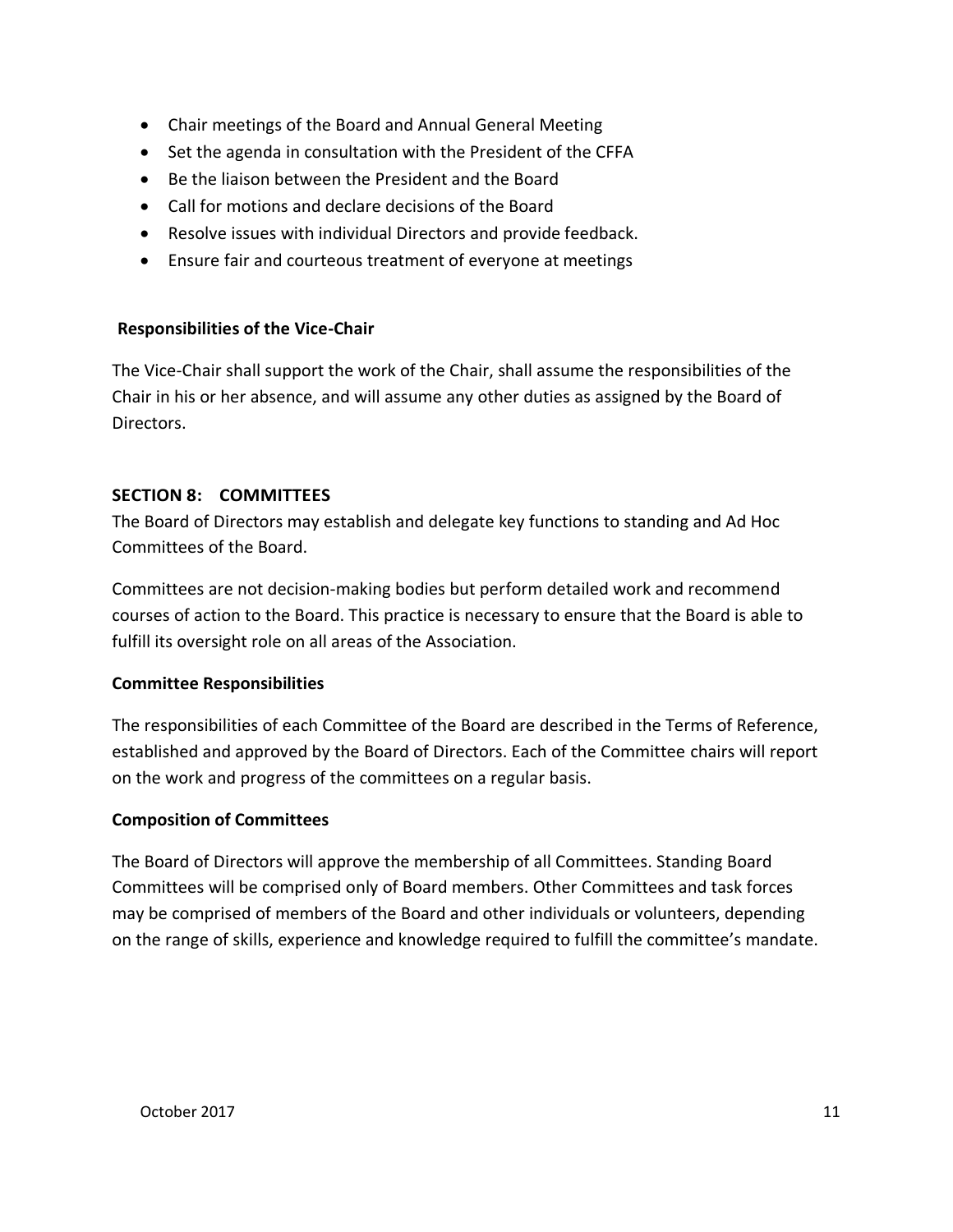#### **Committee Chairs**

The Chair of a Committee shall be appointed by the Board of Directors.

The Chair shall ensure that the Committee carries out the mandate of the Committee. Committee progress will be reported regularly to the Board.

#### **Standing Board Committees**

The Standing Committees of the CFFA are: Executive Officer Committee, Finance Committee, Fundraising Committee, Governance and Strategic Planning Committee, Communications Committee, Membership Committee

Each standing Committee shall have between two (2) and five members unless otherwise defined.

#### **Governance and Policy Committee**

The Governance Committee assists the Board in fulfilling its obligations relating to governance for the Association and ensures that Board policy is current and used by the Board. The Committee will assist the Board in:

- Board evaluation: assessing and making recommendations regarding Board effectiveness,
- Board orientation and training: providing direction regarding director development
- Board policies ensuring that the Board has up-to-date policies and any other information or processes that enhance the work of the Board.
- Terms of reference that the Board, the Chair and Committees have and use up-to-date terms of reference where required
- Establish a nominating subcommittee when required to review and ensure nomination requirements are met. In addition will be supervise the counting of the vote at the AGM.
	- o Send out notice of elections requesting nominations
	- o Receive nominations and check eligibility

#### **The Finance Committee**

The Finance Committee assists the Board of Directors in its oversight of the integrity of the financial statements and financial reporting process, budgeting and financial planning, compliance with legal, contractual and regulatory requirements, oversight of the Association annual audit and performance of external auditor, oversight of the integrity and performance of the internal control systems and compliance with policies, and oversight of risk assessment and reporting. The treasurer or finance committee chair doesn't have to be a professional but good judgement, logic and a commitment to accountability and the long term financial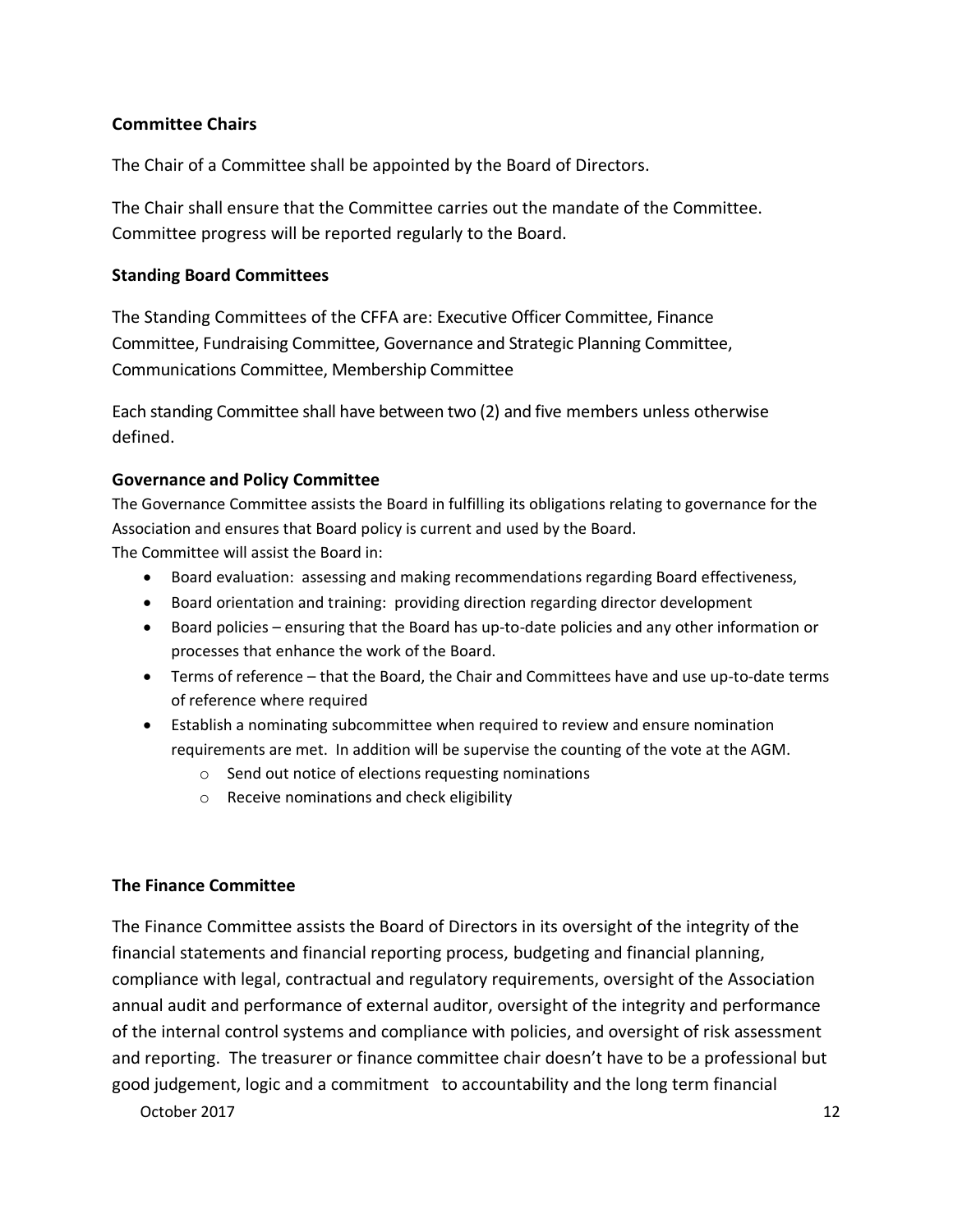stability of the organization are vital traits. The finance committee will ensure that there is an understanding of non-profit financial reporting.

#### Duties to include

- Budgeting & Financial Planning
- Prepare an annual operating budget for board approval
- monitor adherence to the budget
- set long range financial goals
- present all financial goals and proposals to the board of directors for approval

#### Reporting

- develop useful and readable report format
- present the financial reports to the full board

#### Audit

- recruit & select the auditor
- review draft audit
- present the audit to the full board of directors
- review any recommendation letter from the auditor and ensure follow up on any Issues mentioned

The Finance Chair shall:

a. chair the Committee and investigate any alleged breach of financial policies as requested by the Chair of the Board or the Board;

b. work with the Committee, external appointed Auditor and the Treasurer in maintaining financial policies and procedures for Board approval;

c. provide for an up to date report at each mandated Board meeting.

d. serving as the principal liaison between the committee and the board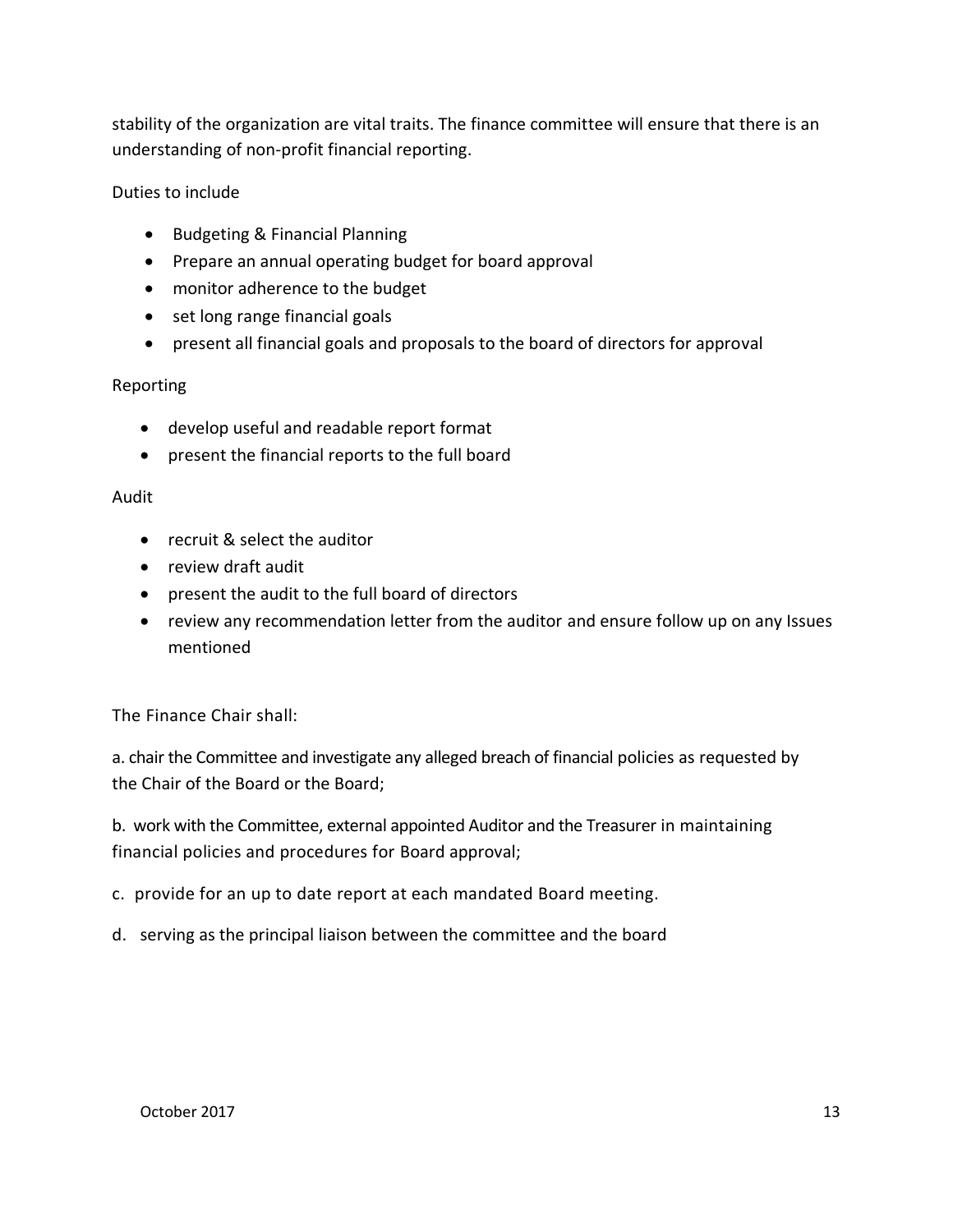#### **The Fundraising Committee**

The Committee shall ensure that the goals or projects that money is being solicited for is in keeping with the mission, vision and values of the CFFA and ensure that these goals and project support the direction of the CFFA.

The committee will have letters/brochures on CFFA ready to send to possible donors

The Fundraising committee shall keep active in search for donors and organize them as to what they may be solicited for. To keep accurate records of donors, donations, for what event and dates and ensure all donors receive a receipt. To ensure all donors are recognized and thanked in an appropriate manner. A monetary list shall be kept for each event specifically identifying all details of all monies raised, whether in kind, products, services and or cash

To work with the board and or committees, to determine what the needs of the board is and determine targets, timelines.

The Fundraiser Chair shall:

- a. Keep the line of communication open with the board
- b. Provide the list of donors to the board for approval
- c. Keep the board informed and report on progress of projects
- d. To encourage the board members to participate in the ongoing search for potential donors
- e. Ensure that Solicitation letters are written that may be soliciting for donations that are specific to the event.
- f. Ensure all letters are signed by the president of the CFFA.

#### **The Communications Committee**

The Communications Committee will work with the board and or committees, to build strong strategic relationships with stakeholders through the integration of the organizations public relations. This will be done by:

- Developing a community relations plan
- Work closely with all other committees to assist in their communication needs
- Developing key messages articulated to stakeholders
- Promoting the organization's services
- Serve as a conduit for communication with various media outlets
- Developing a press release strategy
- Developing criteria to select collaborative partners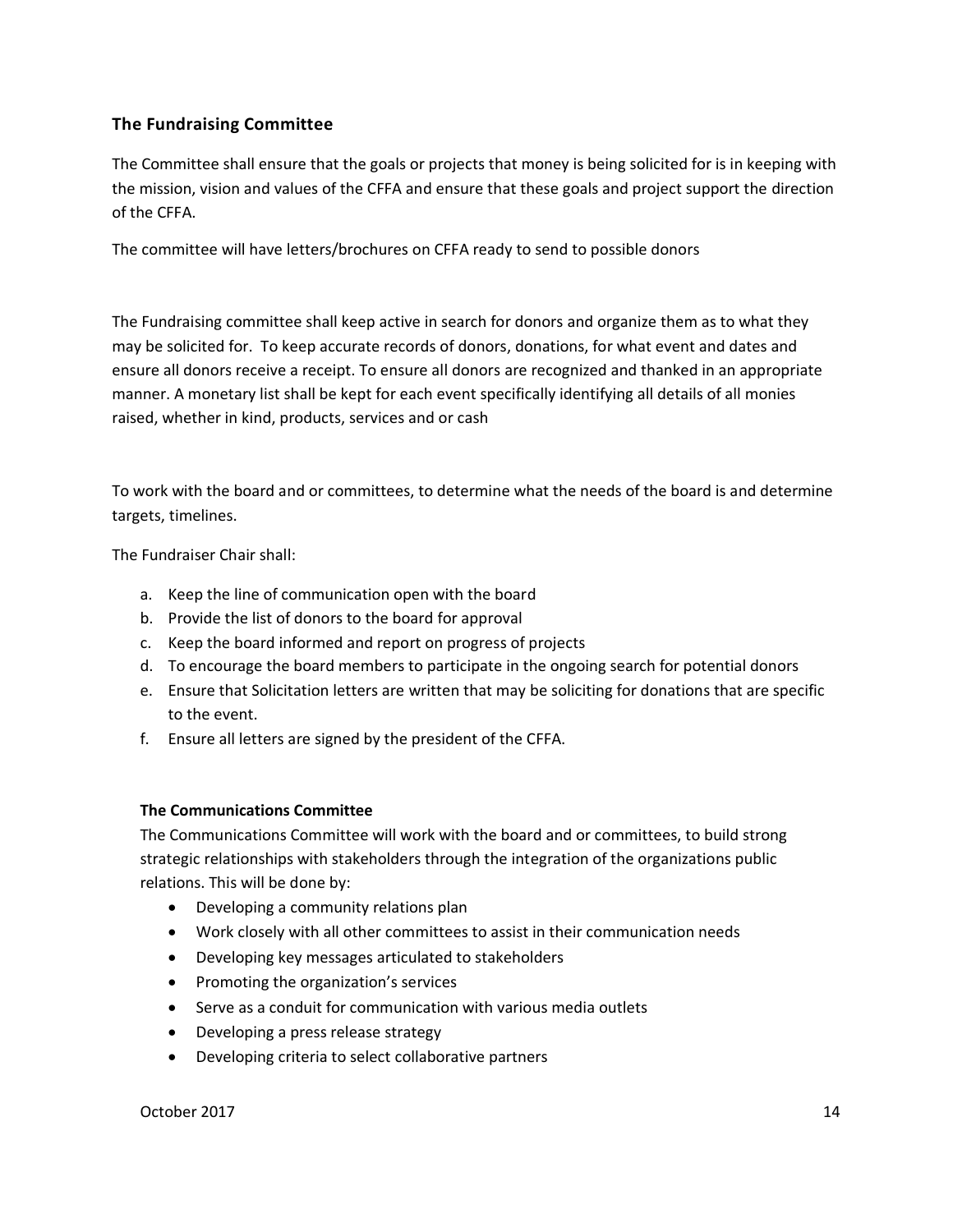The Role of the Communications Chair is to:

- Communicate and liaise with other committee members
- Respond to all media inquiries and direct them to the President/Chair if deemed necessary
- Respond to incoming emails, phone calls and messages via social media
- Maintain and update the website
- Maintain email accounts

#### **Membership Committee**

The Membership Chair will

• Maintain a list of memberships (minimum of 3 years )

The Role of the Membership Chair is to:

• Respond to all requests for membership and receive the dues

#### **Ad Hoc Committees**

The Board may form one or more Ad Hoc committees, as they deem necessary.

All Board Ad Hoc committees must include at least one elected Board member.

#### **SECTION 9: The Executive Officer Committee**

The EOC has the powers to carry out programs and mandates of the CFFA that are consistent with the mission and goals of the Corporation. The EOC serves at the pleasure of the Board of Directors of the Association. The expenses associated to the work of the President, Secretary and Treasurer acting on behalf of the CFFA will be the responsibility of the CFFA.

- a) Chair of the Board The Chair of the Board, if one is to be appointed, shall be a Director. The Chair of the Board, if any, shall, when present, preside at all meetings of the Board of Directors and of the Members. The Chair shall have such other duties and powers as the board may specify.
- b) Vice-chair of the Board The Vice-chair of the Board, if one is to be appointed, shall be a Director. If the Chair of the board is absent or is unable or refuses to act, the Vice-chair of the Board, if any, shall, when present, preside at all meetings of the Board of Directors and of the Members. The Vice-chair shall have such other duties and powers as the Board may specify.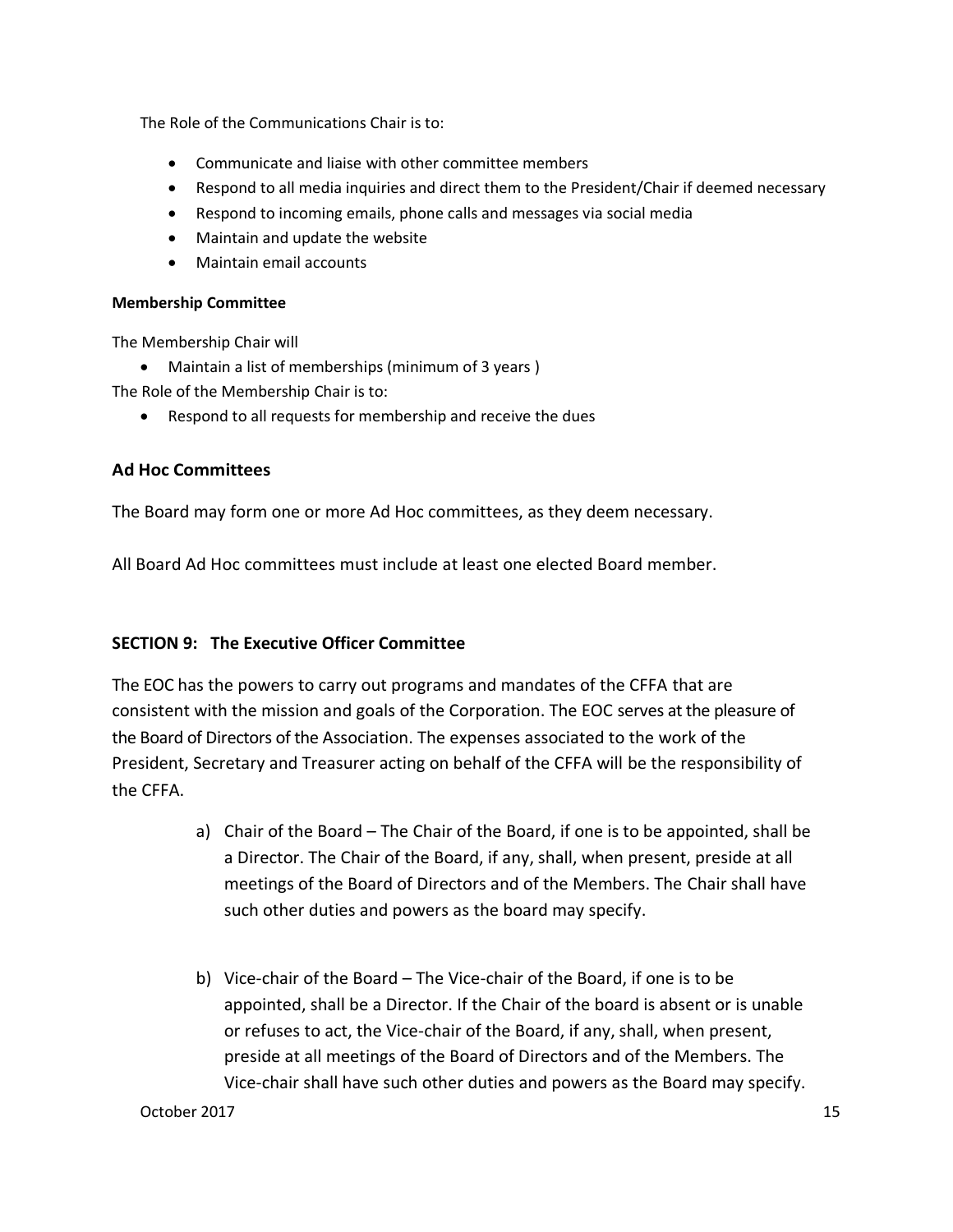- c) President –The President shall be the Chief Executive Officer of the Corporation and shall be responsible for implementing the strategic plans and policies of the Corporation. The President shall, subject to the authority of the Board, have general supervision of the affairs of the Corporation.
- d) Secretary The Secretary shall attend and be the Secretary of all meetings of the Board, Members and Committees of the Board. The Secretary shall enter or cause to be entered in the Corporation's minute book, minutes of all proceedings at such meetings; the Secretary shall give, or cause to be given, as and when instructed, notices to Members, Directors, the public accountant and Members of Committees; the Secretary shall be the custodian of all books, papers, records, documents and other instruments belonging to the Corporation.
- e) Treasurer The Treasurer shall have such powers and duties as the Board may specify.

#### **President:**

- Coordinate overall activity of the CFFA operations and ensure the same complies with all legal requirements and provisions of the Bylaws and Constitution and the by-laws;
- Report on any EOC meetings;
- Be an ex-officio member of all committees of the CFFA;
- Be the official spokesperson of the CFFA;
- Be responsible for Public Relations;
- Assist Treasurer with budgeting;
- Present an Annual Report at the AGM;
- Serve as the liaison between the CFFA and the Federal Government;
- Enter into any agreement or contract on behalf of the CFFA which has previously approved by the Executive Committee and which is required for the transaction of business;
- Ensure that all motions passed are complied with;
- Maintain CFFA Website and external presence; and
- Keep the board chair informed of CFFA activities.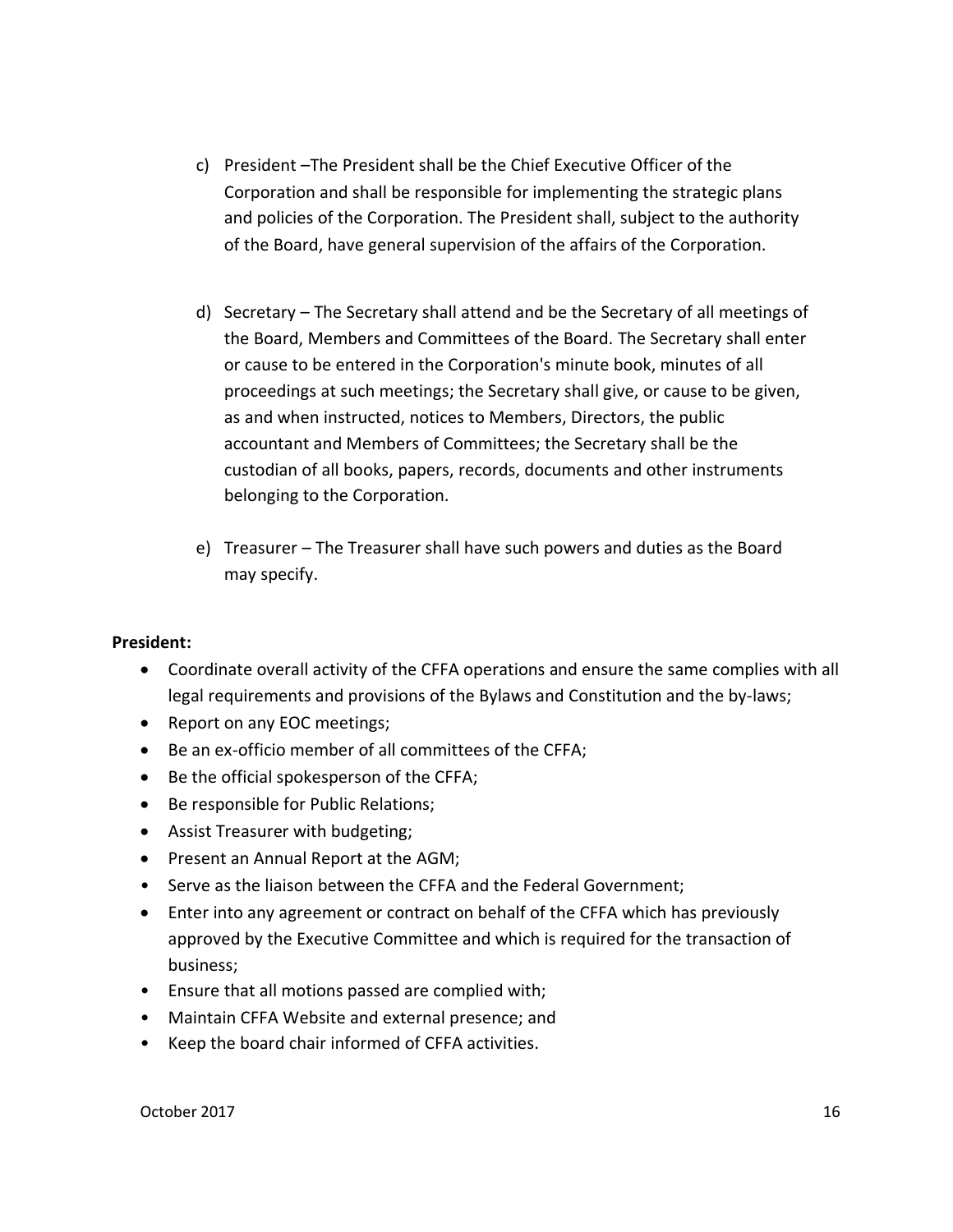#### **Secretary**

The Secretary shall:

- Hold the Seal of the CFFA;
- Keep accurate, concise and clear minutes of all meetings;
- Distribute and file the minutes of the previous meeting(s);
- Distribute the correspondence of the CFFA under the direction of the President and
- the Board Chair;
- Ensure that the previous year's AGM minutes are distributed at the next AGM;
- Attend all Executive Meetings and such other meetings as called upon by the
- Board Chair,
- Maintain an accurate record of all Board of Directors' documentation;
- Distribute proposed changes of Bylaws and policies to Provincial/Territorial; and offices and Directors according to the Bylaw requirements.

#### **Treasurer:**

- Keep an accurate record of all financial transactions of the CFFA;
- Arrange and present an annual audited financial report;
- Be aware of the laws and provisions of the Non-Profit Corporations Act and file such
- Reports as are required with the appropriate officials;
- Comply with the various Labour, Income Tax, Worker's Compensation, Health Care and Unemployment Acts as it relates to withholding employee contributions and make the necessary payments under these Acts;
- Attend all executive meetings;
- Receive and pay all bills;
- Present a financial report at all meetings indicating the current financial position of the CFFA;
- Assist the President in controlling the finances of the CFFA;
- Present a motion to appoint an Auditor at the AGM;
- Present a motion accepting the audited financial statement at the AGM; and
- Be an integral member of the Finance Committee.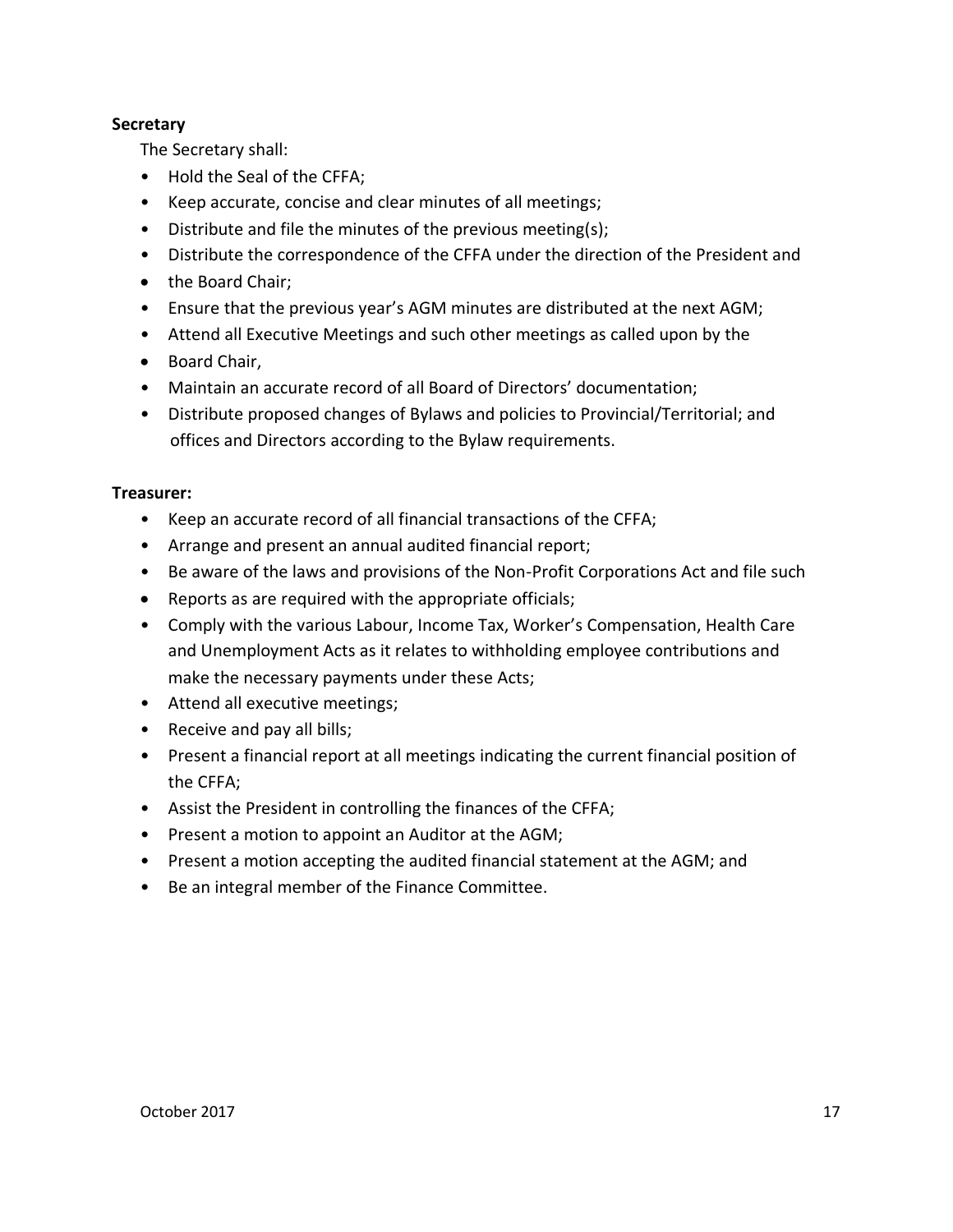#### **SECTION 10: MEETINGS**

#### **Board of Directors Meetings**

As per the constitution, regular meetings of the Board shall be held no less than once every six months during the fiscal year.

Meetings through electronic means shall be considered valid meetings of the Board of Directors. Guests or observers may attend Board meetings, with the pre-approval of the Board Chair or Vice-Chair.

#### **Meeting Rules**

Unless otherwise stated in the CFFA Constitution or CFFA Policy Manual, Robert's Rules of Order will be followed at all meetings of the CFFA.

**President's Meeting** is convened by the hosting President at the annual CFFA Conference and is attended by the Presidents/Chairpersons of each of the Provincial/Territorial organizations who have membership in the CFFA. An agenda will be created by the hosting President/Chair. The Chairperson of the CFFA will also be in attendance. There is no legal mandate for this committee and it is seen as a tool to help strengthen the relationships between the CFFA and the Provincial / Territorial organizations.

**Committee Meeting** is held is necessary by each Committee and are convened by the Chairperson of each committee.

**The Annual General Meeting** is open to the public, however only the Director and 2 Delegates from each of the Provincial/Territorial organizations, who have membership in the CFFA are permitted to present and second motions and to vote on the motions. Voting delegates must have paid personal memberships and they will also be allowed to carry 2 proxy votes.

**Special General Meetings** are convened by the board chair. Meetings are convened when 66% of the Regular Member Organizations request a meeting in writing. Each Regular Member Organization shall have one vote.

Note: Minutes should be kept for all meetings,

#### **Board Expenditures**

Payments may not be made to the members of the Board by the CFFA except under these circumstances:

• Funding may be used to reimburse reasonable travel, meal and accommodation expensed provided the travel is required for CFFA business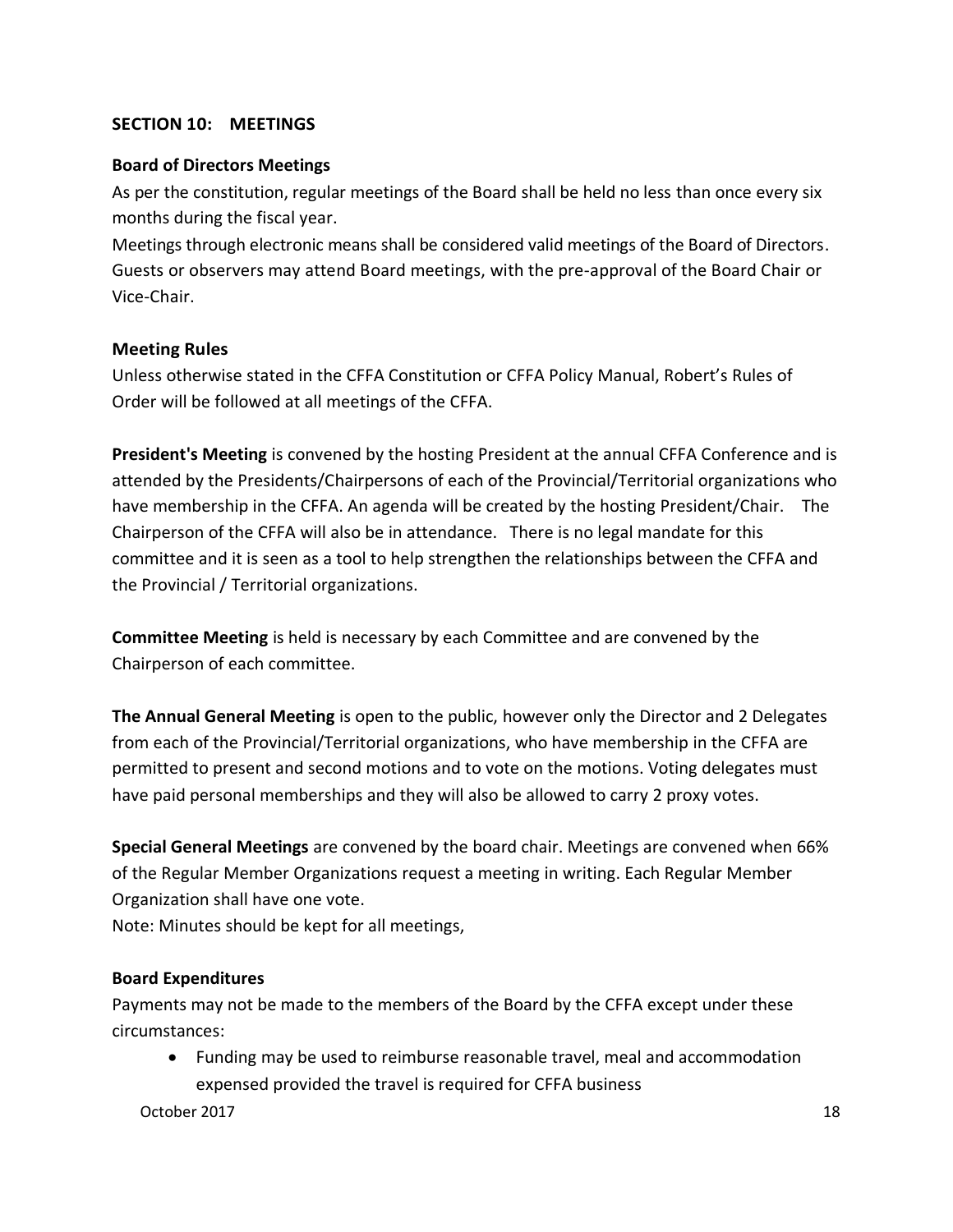- o Breakfast \$15.00
- o Lunch \$15.00
- o Dinner \$25.00
- o Mileage \$0.40/km
- o Respite \$150.00 maximum per 24 hour period

The President of the CFFA has at their discretion the ability to spend up to a maximum of \$500.00 per year without board approval.

# **SECTION 11: INVESTIGATIONS**

If there is a formal investigation or criminal proceedings into a Board member's household, the member must temporarily step out of his/her position until the conclusion of the investigation and the member has been cleared. A formal investigation is known to a member at the point that he/she receives a letter from the Ministry informing them they are under investigation.

The member shall immediately notify the CFFA Chair or President of the CFFA he/she is unable to fulfill his/her duties for the next thirty (30) days. This information will be kept in the strictest of confidence.

The remaining Board may, after thirty (30) days, appoint a temporary replacement if the investigation has not concluded. The Board will only be informed that a temporary replacement may be required. The temporary appointment will remain in effect until the member has been cleared or the full term of office naturally expires.

#### **Board Discipline**

The CFFA is committed to investigating all concerns raised about the conduct of its Directors and taking the appropriate action to address concerns.

Directors on the Board are responsible for the pursuit of the organization's mission and to ensure financial and legal affairs are in order. It is recognized that there may be times when questions may be raised about the conduct of a Board member or members.

In order for any such concern to be addressed by the Board, it must be presented in writing and to the Chair of the Board and the President and include the name and address of the person raising the issue. If the concern is about a member of the EOC then the notice is to be presented to the Chair of the Board. If the complaint is about the Board Chair, then the Vice Chair will address the matter.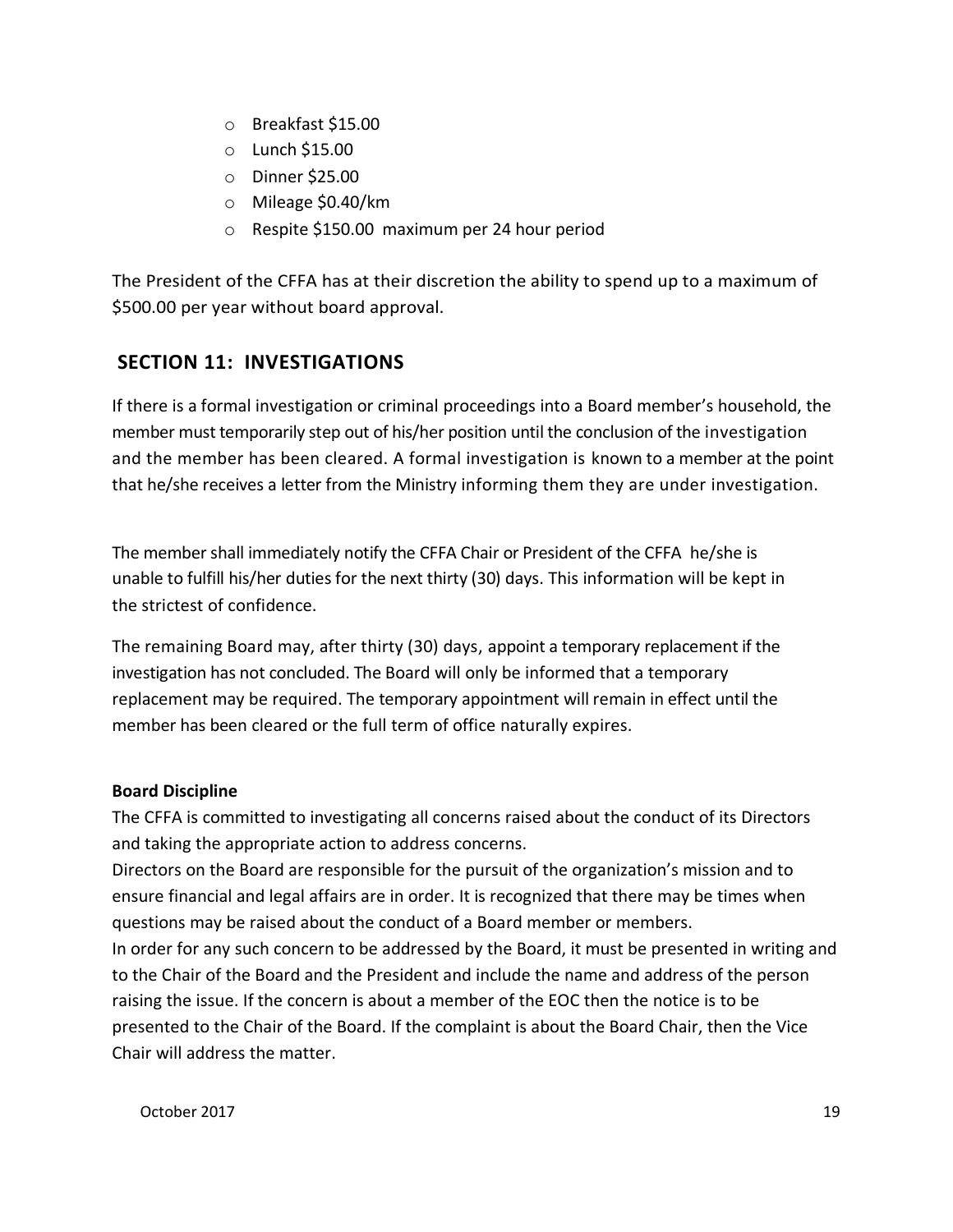The person who is the subject of the complaint will be informed that a complaint has been received and that it is being investigated. The Board Chair and President will review the complaint, take any action that may be required to resolve the matter and advise the Board when the matter has been concluded. The Board has the right to consult with outside resources if necessary to assist with assessment and/or to determine what action may be required. Should the person be a member of the Executive Officer Committee, he/she will not participate in any meeting until the matter is resolved

# **SECTION 12: BOARD CONTRACTUAL AND ADMINISTRATIVE MATTERS**

## **Signing Approval & Authority**

Signing Authorities shall be as outlined in the CFFA Bylaws.

# **Association Spokesperson(s)**

To ensure continuity in messaging and relationships, the primary spokesperson for the organization will be the President of the CFFA on issues related to mission, strategy, policy, organizational matters and on any other delegated matters.

The Chair of the Board remains the primary spokesperson for the Board of Directors in circumstances that may not be delegated, such as at the Annual General Meeting, and for any other matters as determined by the Board from time to time.

The Chair will work with the President of the CFFA to continually foster constructive communications and stakeholder relations.

Any public statement regarding issues that affect all members or incidents must come from the Chair of the Board of the CFFA or designate and / or the President of the CFFA. This includes information around the following:

- Allegations and investigations
- New programs or developments
- Training Packages
- Child Deaths
- Rate/per diem changes.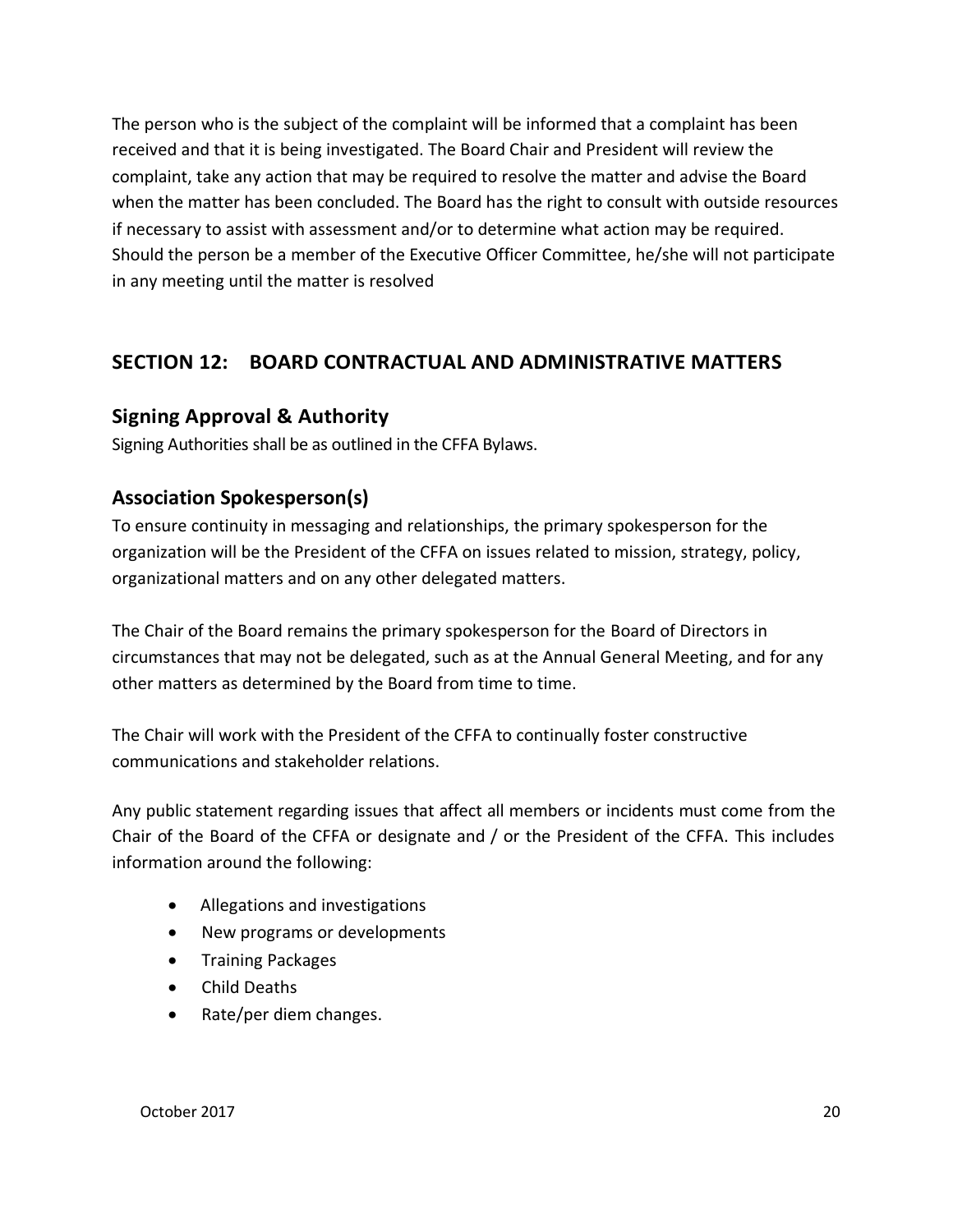# **Appendix A**

# **Conflict of Interest Policy**

#### **A. Scope**

This policy is intended to apply to the following persons:

- Paid employees at all levels
- Persons elected or appointed to or within the Canadian Foster Families Association, Inc.
- Persons from other organizations or individuals who are employed by the CFFA for specific tasks or services
- CFFA volunteers.

#### **B. Definitions**

- 1. A conflict of interest is a situation in which the personal interests of an individual, or a close associate of such a person, are in conflict with the best interests of the CFFA or the membership it serves. What needs to be assured is that all the individuals are treated equally on the basis of criteria established for all members to the particular segment of the public to which a given activity or benefit may apply.
- 2. A conflict of interest arises when a person (or the person's immediate family, including spouse, parents, siblings, or children) may benefit or appear to benefit from that position financially, or in some other inappropriate ways.
- 3. The intent is to prevent employees, individuals from organizations employed by the CFFA for specific tasks, or persons holding elected or appointed positions from using, or appearing to use, their position for private gain for themselves, their family members or for their organizations.

#### **C. Intent of Policy**

The guidelines aim at creating a context in which all persons in the CFFA can work with integrity and in freedom.

- 1. The guidelines have the intent of safeguarding the interest of the CFFA and are subject to the understanding and interpretation of the CFFA.
- 2. The purpose of the guidelines is to provide guidance to individuals as to when certain involvements are considered appropriate and when they may not be appropriate.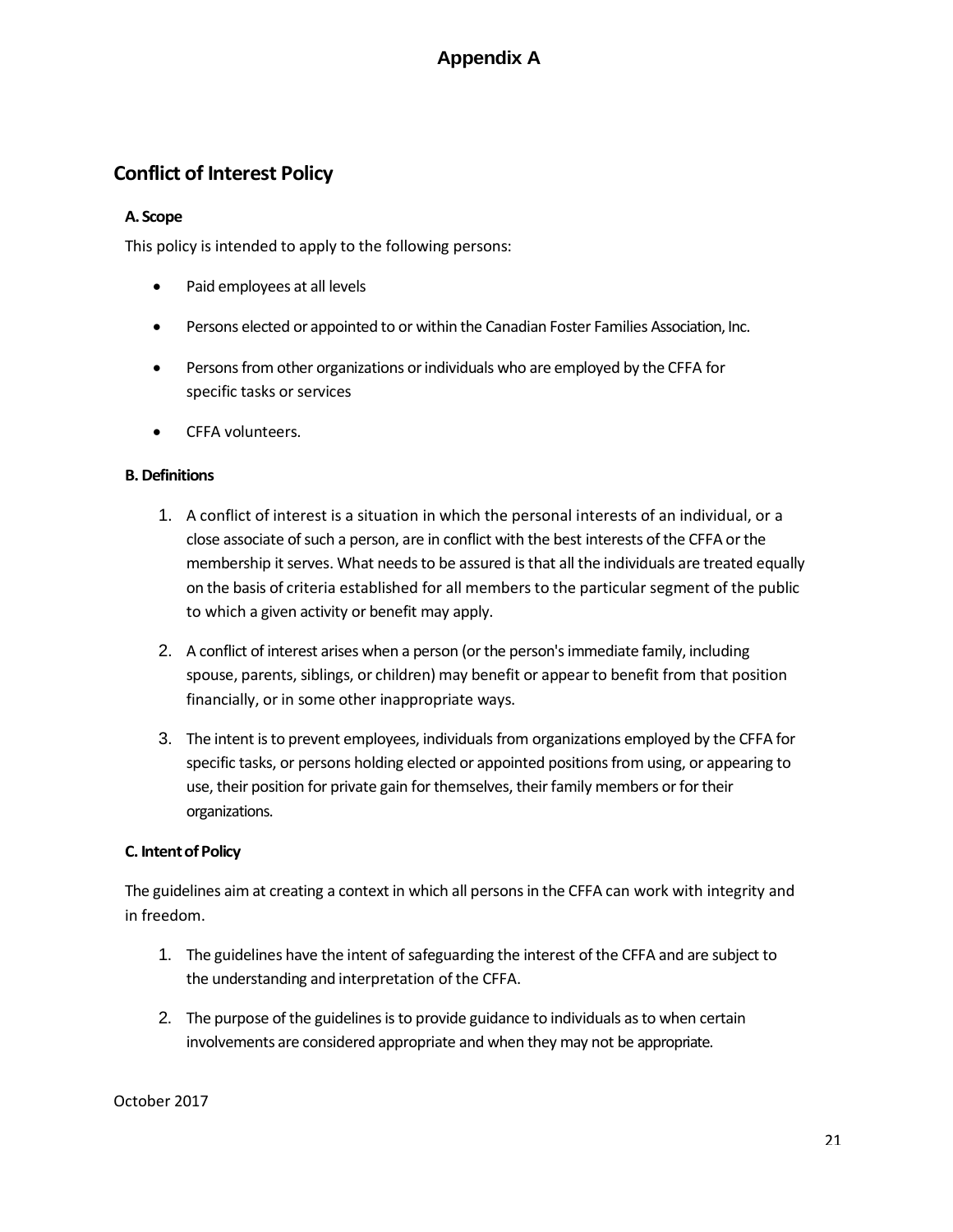- 3. The guidelines serve as a preventative measure so that individuals do not inadvertently place themselves in a position of conflict of interest.
- 4. Individuals will use their best judgment in considering their rights, interests, and responsibilities toward the CFFA.
- 5. The guidelines are not to interfere needlessly with legitimate personal activities of individuals.
- 6. The CFFA employees, and others when appropriate, should be aware of the Standards of Conduct outlined in the CFFA Constitution and Personnel Manuals.

#### **D. General Guidelines**

Individuals shall not:

- 1. Place themselves in a position where they are under obligation to any person, business or organization that might benefit or appear to benefit from improper consideration or favour on their part in the discharge of their official duties and responsibilities.
- 2. Divulge confidential information pertaining to the CFFA to any person, business or organization or use that information for any purpose other than that required to carry out their duties.
- 3. Have direct or indirect personal business or financial activities that conflict with their official the CFFA duties and responsibilities.

#### Disclosure

- 1. Individuals are responsible to immediately inform the CFFA Policy Chair and/or President of the CFFA , of any situation or matter where they have a conflict of interest, the foreseeable potential for a conflict of interest or the appearance of a conflict of interest.
- 2. Persons who wish to obtain clarification when a situation arises that may appear to conflict with this policy may request such clarification from the Policy Chair and/or the President of the CFFA , of the CFFA.

#### Resolution

- 1. The initial action to resolve the conflict of interest at issue will be through discussion with the CFFA Policy Chair and the President of the CFFA .
- 2. If that fails, it is the responsibility of the CFFA Policy Chair and the President of the CFFA to bring the matter before the Board of Directors.
- 3. If all attempts at resolving the conflict of interest fail, the ultimate resolution could be discipline up to and including discharge of the individual from employment or from the appointed or elected position or from the assigned or contracted task.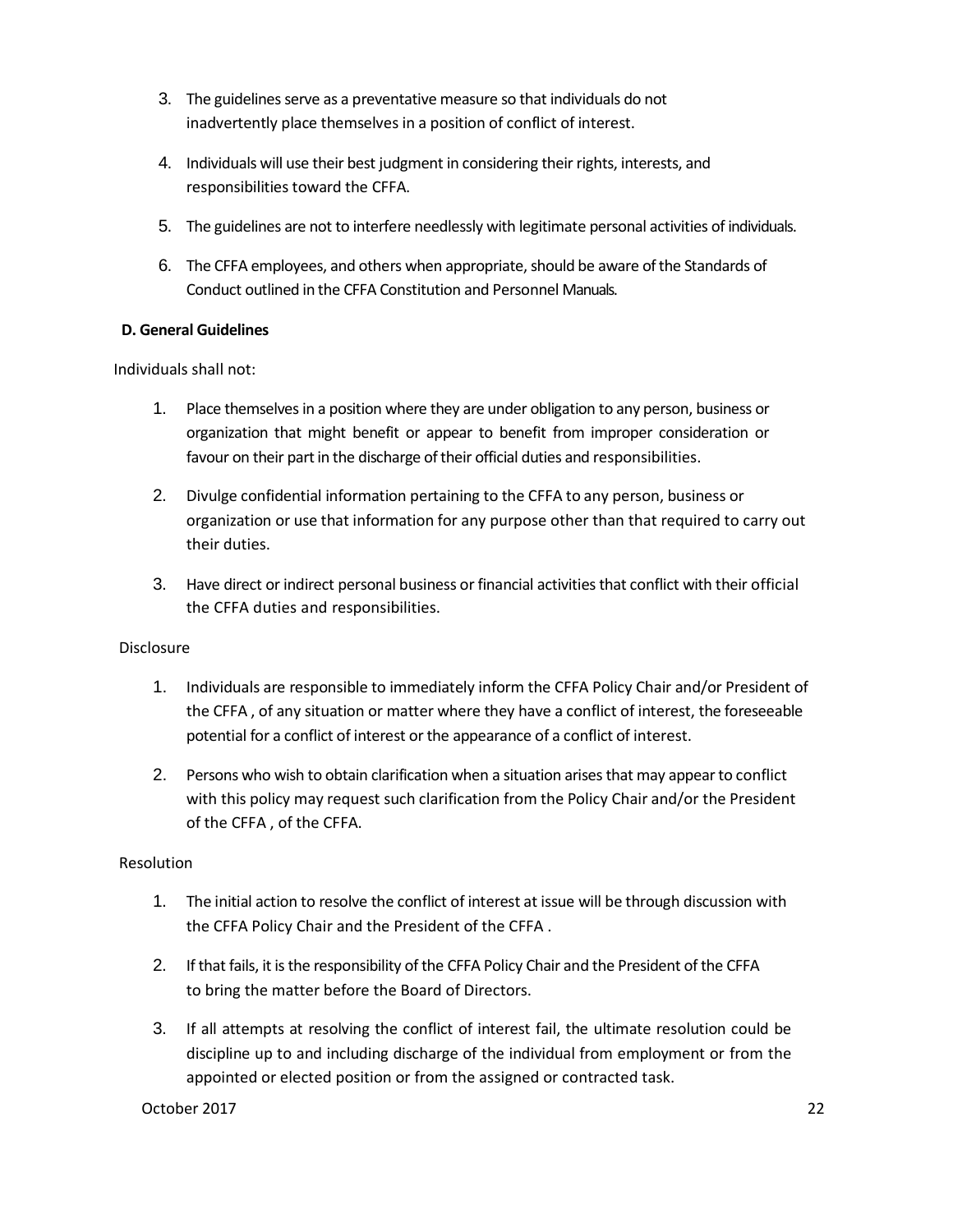# **Appendix B**

## **Oath or Declaration of Office**

- **I, \_\_\_\_\_\_\_\_\_\_\_\_\_\_\_\_\_\_\_\_\_\_\_ , do solemnly and sincerely swear (or solemnly affirm):**
- **1. That I will faithfully and honestly fulfill the duties that devolve on me as a Board Member of the Canadian Foster Family Association, Inc.**
- **2. That I will not use or disclose any matter or information that comes to my knowledge by reason of my elected office to the Canadian Foster Family Association, Inc., including personal information about any individual, unless:**
	- **(a) that use or disclosure is permitted by** *The Freedom of Information and Protection of Privacy Act***; and**
	- **(b) I have authorization from the CFFA Board of Directors to make that use or disclosure.**
- **3. That I will not discuss or share of any information with third parties upon leaving the Board of Directors of the Canadian Foster Family Association, Inc.**

\_\_\_\_\_\_\_\_\_\_\_\_\_\_\_\_\_\_\_\_\_\_\_\_\_\_\_\_\_\_\_\_\_\_\_\_\_\_\_\_\_\_\_\_\_\_\_\_\_\_\_\_\_\_\_\_\_\_\_\_\_\_\_\_\_\_\_\_\_\_\_\_\_\_\_\_\_

\_\_\_\_\_\_\_\_\_\_\_\_\_\_\_\_\_\_\_\_\_\_\_\_\_\_\_\_\_\_\_\_\_\_\_\_\_\_\_\_\_\_\_\_\_\_\_\_\_\_\_\_\_\_\_\_\_\_\_\_\_\_\_\_\_\_\_\_\_\_\_\_\_\_\_\_\_

\_\_\_\_\_\_\_\_\_\_\_\_\_\_\_\_\_\_\_\_\_\_\_\_\_\_\_\_\_\_\_\_\_\_\_\_\_\_\_\_\_\_\_\_\_\_\_\_\_\_\_\_\_\_\_\_\_\_\_\_\_\_\_\_\_\_\_\_\_\_\_\_\_\_\_\_\_

\_\_\_\_\_\_\_\_\_\_\_\_\_\_\_\_\_\_\_\_\_\_\_\_\_\_\_\_\_\_\_\_\_\_\_\_\_\_\_\_\_\_\_\_\_\_\_\_\_\_\_\_\_\_\_\_\_\_\_\_\_\_\_\_\_\_\_\_\_\_\_\_\_\_\_\_\_\_\_\_\_

Board Member's Name

Board Member's Signature

CFFA Chair or Vice Chair Signature

Date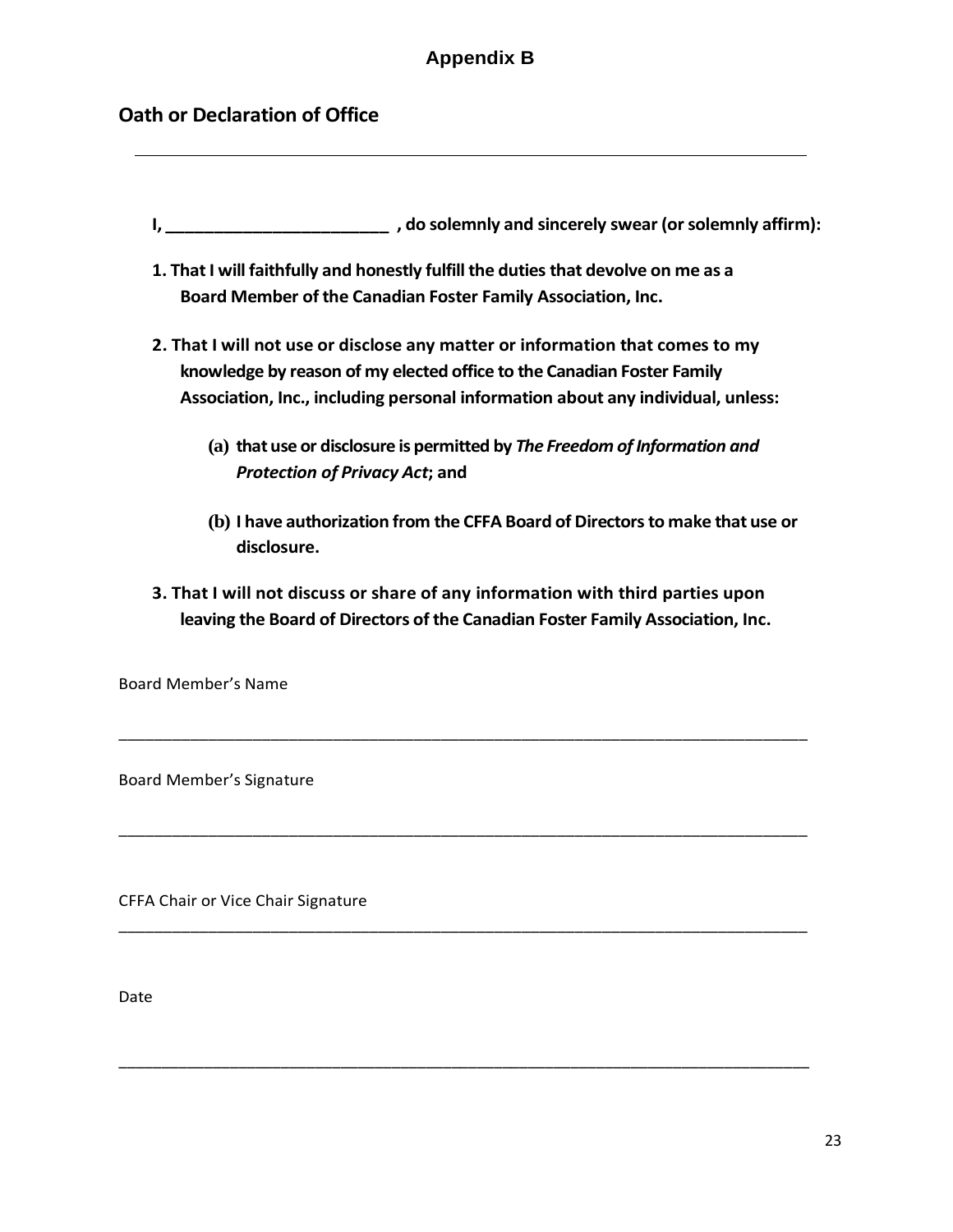CANADIAN FOSTER FAMILY ASSOCIAITON INC



**CANADIAN FOSTER FAMILY ASSOCIATION**

**Membership Application April 1 st 20\_\_ to March 31st 20\_\_**

|                                                                                                                                            | New Member: _____ | Renewal: _____ |  |
|--------------------------------------------------------------------------------------------------------------------------------------------|-------------------|----------------|--|
| Foster Family: _____ Social Worker____Organizational: ____Provincial/Terr: _____ other: ____                                               |                   |                |  |
| <b>Please Print Legibly</b>                                                                                                                |                   |                |  |
|                                                                                                                                            |                   |                |  |
|                                                                                                                                            |                   |                |  |
|                                                                                                                                            |                   |                |  |
|                                                                                                                                            |                   |                |  |
| A Newsletter will be sent electronically 3 times per year. If you prefer a hardcopy sent to<br>you in the mail please indicate here $\Box$ |                   |                |  |
| <b>Membership Fees:</b>                                                                                                                    |                   |                |  |
| 1 Year Personal Membership: \$20.00 $\Box$ 6 year Personal Membership: \$100.00 $\Box$                                                     |                   |                |  |
| 1 year Organizational membership Fee: \$200.00 □                                                                                           |                   |                |  |
| 1 year Provincial/ Territorial Membership Fee: \$400.00 $\Box$                                                                             |                   |                |  |
| For more information and Method of payment contact:<br>membership@canadianfosterfamilyassociation.ca                                       |                   |                |  |

# **Canadian Foster Family Association! Thank You for Supporting the**

|                 | For Office Use |
|-----------------|----------------|
| Date Received   | Fee Received   |
| Dated Forwarded | Initial        |